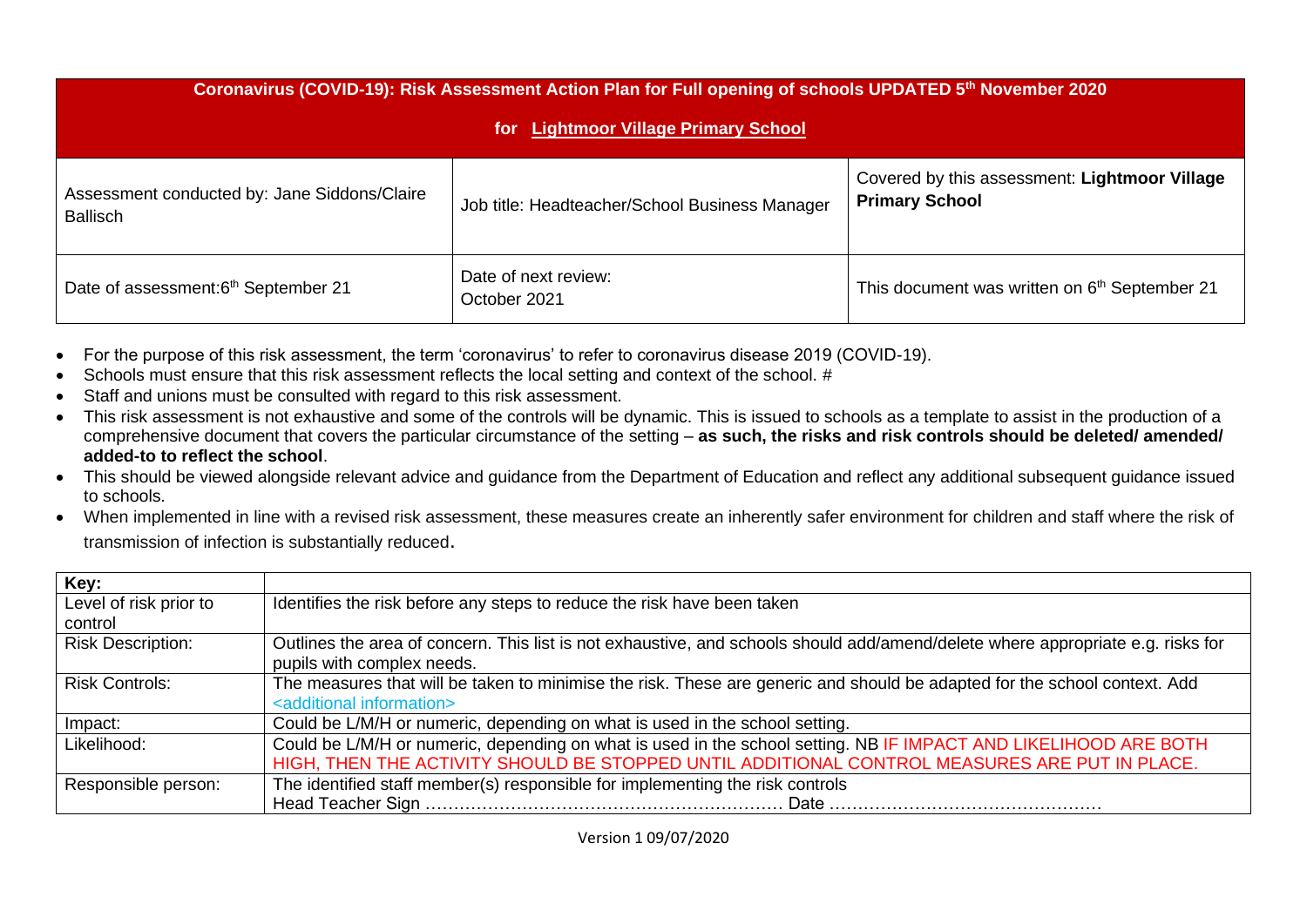| The date by which required plans for controls will be in place. To support planning, identify which controls need to be in place<br><b>Completion Date:</b><br>before pupils return to the setting. Individual schools can then personalise to their own setting. |                                                                  |                                                                                                                                                                                                                                                                                                                                                                                                                                                                                                                                                                                                                                                                                                                                                                                                                                                                  |                                                                 |                                                       |                               |                                       |                                         |
|-------------------------------------------------------------------------------------------------------------------------------------------------------------------------------------------------------------------------------------------------------------------|------------------------------------------------------------------|------------------------------------------------------------------------------------------------------------------------------------------------------------------------------------------------------------------------------------------------------------------------------------------------------------------------------------------------------------------------------------------------------------------------------------------------------------------------------------------------------------------------------------------------------------------------------------------------------------------------------------------------------------------------------------------------------------------------------------------------------------------------------------------------------------------------------------------------------------------|-----------------------------------------------------------------|-------------------------------------------------------|-------------------------------|---------------------------------------|-----------------------------------------|
| Line Manager Check:                                                                                                                                                                                                                                               |                                                                  | Sign off to ensure that the risk has been minimised as far as possible.                                                                                                                                                                                                                                                                                                                                                                                                                                                                                                                                                                                                                                                                                                                                                                                          |                                                                 |                                                       |                               |                                       |                                         |
| <b>Risk</b><br><b>Description/</b><br><b>Area of</b><br><b>Concern</b>                                                                                                                                                                                            | <b>Level of</b><br>risk prior to<br>control<br>$\leftrightarrow$ | <b>Risk Controls</b>                                                                                                                                                                                                                                                                                                                                                                                                                                                                                                                                                                                                                                                                                                                                                                                                                                             | Leve<br>$ $ of<br>risk<br><i>is</i><br>now<br>$\leftrightarrow$ | <b>Likelihoo</b><br><sub>d</sub><br>$\leftrightarrow$ | <b>Responsibl</b><br>e person | <b>Planned</b><br>completio<br>n Date | <b>Line</b><br><b>Manage</b><br>r Check |
| The school<br>lapses in<br>following<br>national<br>guidelines<br>and advice,<br>putting<br>everyone at<br>risk                                                                                                                                                   | medium                                                           | To ensure that all relevant guidance is followed and<br>communicated:<br>The school to keep up-to-date with advice issued by, but<br>not limited to, DfE, NHS, Department of Health and Social<br>Care, PHE, Telford & Wrekin Council advice and review<br>its risk assessment accordingly<br>Information on the school website is updated.<br>$\bullet$<br>Pupils updated via classrooms/email/text as necessary.<br>$\bullet$<br>Any change in information to be shared with Chair of<br>$\bullet$<br>Governors, consulted with employees directly, or through<br>a safety representative that is either elected by the<br>workforce or appointed by trade union and passed on to<br>parents and staff by email<br>As a result, the school has the most recent information from<br>the government, and this is distributed throughout the school<br>community. | low                                                             | low                                                   | <b>JS/CB</b>                  |                                       | yes                                     |
| Poor<br>communicati<br>on with<br>parents and<br>other<br>stakeholders                                                                                                                                                                                            | low                                                              | All staff/pupils aware of current actions and requirements<br>$\bullet$<br>and reminded frequently using school communication<br>systems<br>Head teacher to share risk assessment with all<br>$\bullet$<br>staff/governors<br>Parents notified of risk assessment plan and shared with<br>$\bullet$<br>parents via website.                                                                                                                                                                                                                                                                                                                                                                                                                                                                                                                                      | low                                                             | low                                                   | As above                      | As above                              | yes                                     |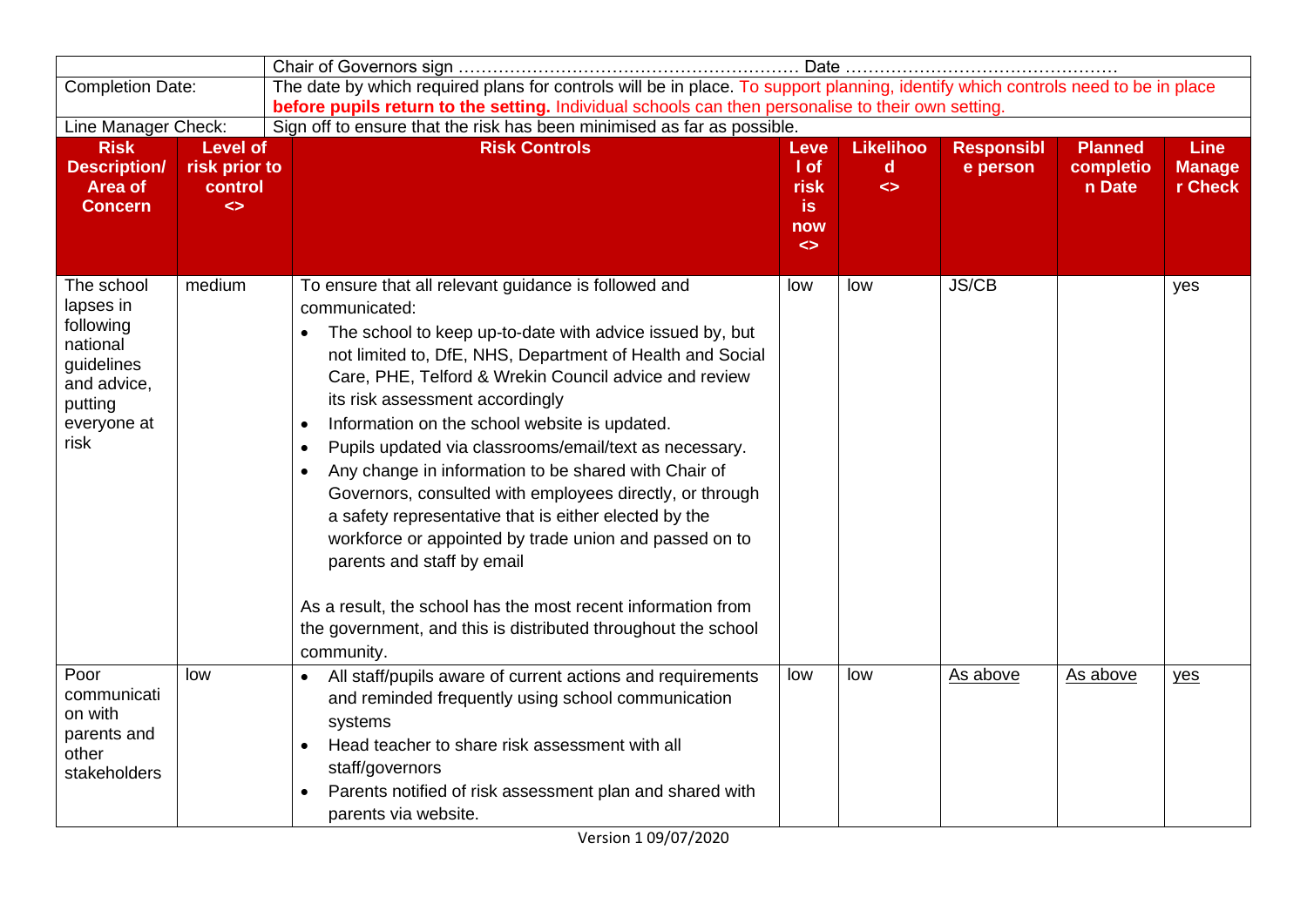|                                                       |     | As a result, all pupils and all staff working with pupils are<br>adhering to current advice.                                                                                                                                                                                                                                                                                                                                                                                                                                                                                                                                                                                                                                                                                                                                                                                              |            |            |          |          |     |
|-------------------------------------------------------|-----|-------------------------------------------------------------------------------------------------------------------------------------------------------------------------------------------------------------------------------------------------------------------------------------------------------------------------------------------------------------------------------------------------------------------------------------------------------------------------------------------------------------------------------------------------------------------------------------------------------------------------------------------------------------------------------------------------------------------------------------------------------------------------------------------------------------------------------------------------------------------------------------------|------------|------------|----------|----------|-----|
| Lack of<br>awareness of<br>policies and<br>procedures | low | School leaders will ensure that all policies impacted on by<br>coronavirus controls are updated<br>All staff, pupils and volunteers will make themselves aware<br>$\bullet$<br>of all relevant policies and procedures including, but not<br>limited to, the following:<br><b>Health and Safety Policy</b><br>➤<br><b>Infection Control Policy</b><br>➤<br><b>First Aid Policy</b><br>➤<br>Intimate care policy<br>➤<br><b>Behaviour policy</b><br>➤<br><b>Business Continuity/Resilience</b><br>➤<br>All staff have regard to all relevant guidance and legislation<br>including, but not limited to, the following:<br>> The Reporting of Injuries, Diseases and Dangerous<br><b>Occurrences Regulations (RIDDOR) 2013</b><br>https://www.hse.gov.uk/riddor/<br>The Health Protection (Notification) Regulations 2010<br>➤<br>http://www.legislation.gov.uk/uksi/2010/659/contents/made | <u>low</u> | <u>low</u> | As above | As above | yes |
|                                                       |     | Public Health England (PHE) (2017) 'Health protection in<br>➤<br>schools and other childcare facilities'<br>https://www.gov.uk/government/publications/health-<br>protection-in-schools-and-other-childcare-facilities<br>DfE and PHE 'COVID-19: guidance for educational<br>settings'<br>https://www.gov.uk/coronavirus/education-and-childcare<br>The relevant staff receive any necessary training that helps<br>$\bullet$<br>minimise the spread of infection, e.g. infection control<br>training.                                                                                                                                                                                                                                                                                                                                                                                    |            |            |          |          |     |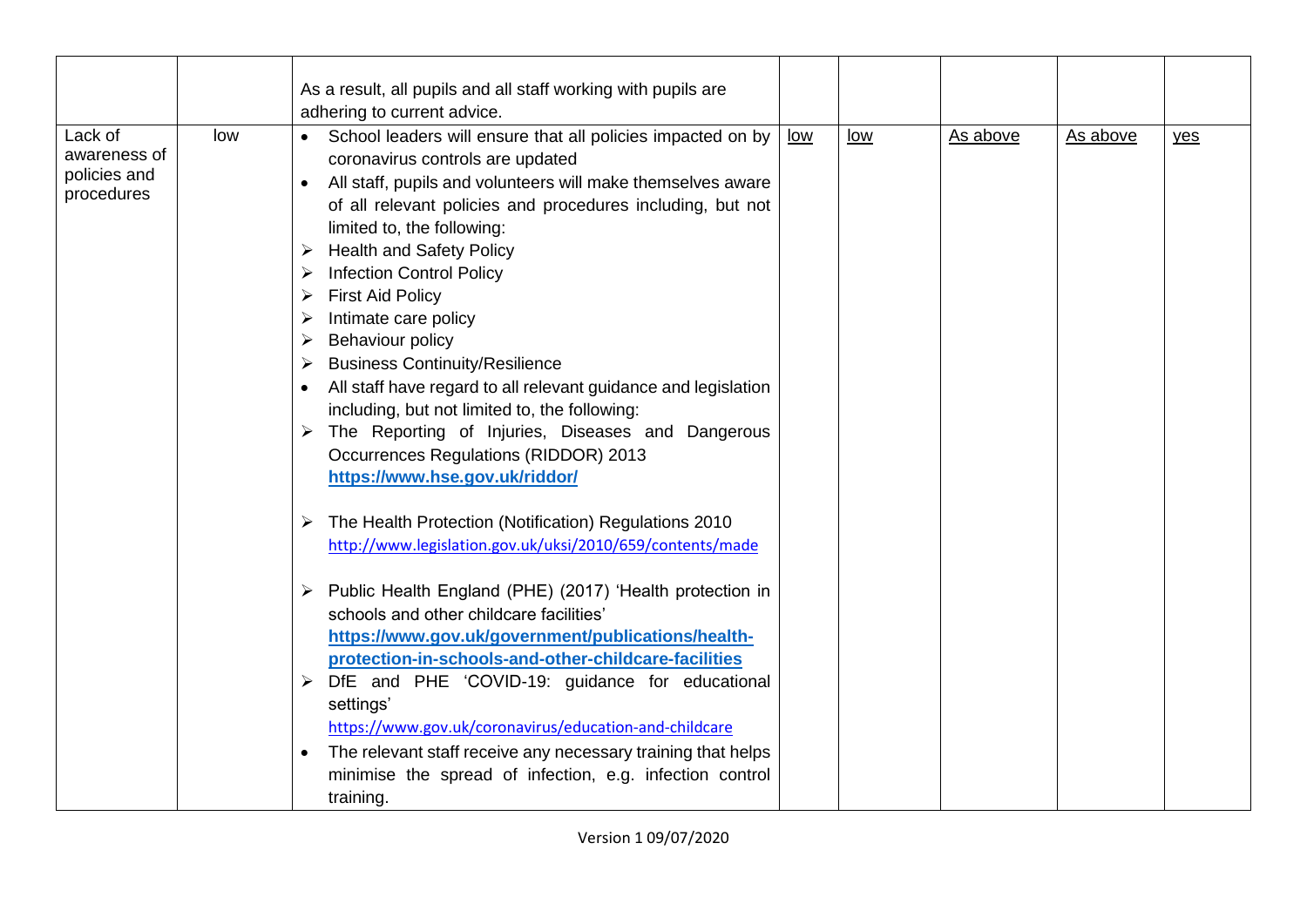| Clinically<br>Extremely<br>vulnerable<br>(High risk)<br>individuals | Medium | A comprehensive and current list of key staff members<br>available each day<br>Staff are made aware of the school's infection control<br>procedures in relation to coronavirus via email<br>Parents are made aware of the school's infection control<br>procedures in relation to coronavirus via letter/social<br>media/poster at entrance to school - they are informed that<br>they must contact the school as soon as possible if they<br>believe their child has been exposed to coronavirus<br>Pupils are made aware of the school's infection control<br>procedures in relation to coronavirus via a coordinated<br>programme of delivery from staff. All are informed that they<br>must tell a member of staff if they begin to feel unwell<br>Regular electronic briefing issued to staff.<br>As a result, all staff and pupils are aware of the policies and<br>procedures in place to keep themselves safe in school.<br>Individual risk assessment to be completed/reviewed for staff<br>in CEV category exposure to Coronavirus<br><b>Staff</b> - Advice for those identified as clinically extremely<br>vulnerable through the defined 3 ways published on 3rd<br>September 2021<br>HR guidance provides advice on what additional measures<br>individuals in this group can take tailored to each local<br>restriction tier.<br>See amended guidance and individual risk assessment for<br>staff that are CEV | low | low        | As above | As above | yes |
|---------------------------------------------------------------------|--------|------------------------------------------------------------------------------------------------------------------------------------------------------------------------------------------------------------------------------------------------------------------------------------------------------------------------------------------------------------------------------------------------------------------------------------------------------------------------------------------------------------------------------------------------------------------------------------------------------------------------------------------------------------------------------------------------------------------------------------------------------------------------------------------------------------------------------------------------------------------------------------------------------------------------------------------------------------------------------------------------------------------------------------------------------------------------------------------------------------------------------------------------------------------------------------------------------------------------------------------------------------------------------------------------------------------------------------------------------------------------------------------------------------------------------|-----|------------|----------|----------|-----|
| Testing of<br>staff and<br>pupils                                   | Medium | The asymptomatic testing programme in education currently<br>covers all staff at school and pupils - see further details in LFT<br>testing in secondary/primary or special schools.                                                                                                                                                                                                                                                                                                                                                                                                                                                                                                                                                                                                                                                                                                                                                                                                                                                                                                                                                                                                                                                                                                                                                                                                                                          | Low | <u>Low</u> | As above | As above | yes |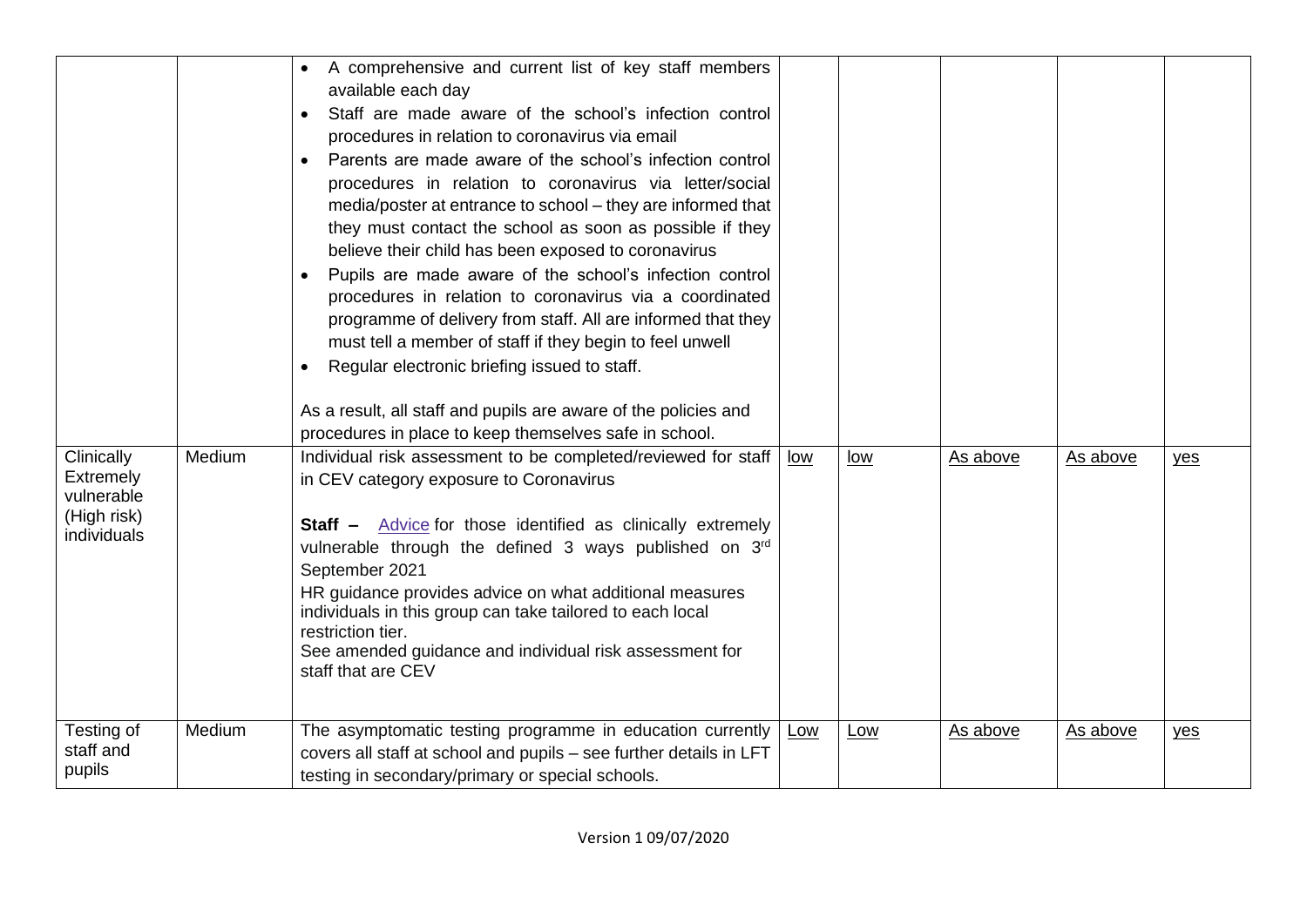|                                                           |        | See Appendix 1 Risk Assessment for Rapid Testing for<br>Primary and Nursery staff.                                                                                                                                                                                                                                                                                                                                                                                                                                                                                                                                                                                                                                                                                              |            |            |          |          |     |
|-----------------------------------------------------------|--------|---------------------------------------------------------------------------------------------------------------------------------------------------------------------------------------------------------------------------------------------------------------------------------------------------------------------------------------------------------------------------------------------------------------------------------------------------------------------------------------------------------------------------------------------------------------------------------------------------------------------------------------------------------------------------------------------------------------------------------------------------------------------------------|------------|------------|----------|----------|-----|
| Poor hygiene<br>practice in<br>school -<br><b>General</b> | medium | Enhanced cleaning, including cleaning frequently touched<br>surfaces often using standard products, such as detergents<br>Points to consider and implement:                                                                                                                                                                                                                                                                                                                                                                                                                                                                                                                                                                                                                     | <u>low</u> | <u>low</u> | As above | As above | yes |
|                                                           |        | putting in place a cleaning schedule that ensures cleaning<br>is generally enhanced and includes:<br>more frequent cleaning of rooms and shared areas that<br>are used by different groups<br>frequently touched surfaces being cleaned more often<br>than normal<br>toilets will need to be cleaned regularly and pupils must be<br>encouraged to clean their hands thoroughly after using the<br>toilet - different groups being allocated their own toilet<br>blocks could be considered but is not a requirement if the<br>site does not allow for it<br>Ensuring that you understand contact time for cleaning<br>chemicals<br>That any cleaning chemical is appropriate for the task<br>$\bullet$<br>being used for<br>Undertake a COSHH assessment if using new products |            |            |          |          |     |
| Personal<br>Protective<br>Equipment                       | Medium | Review your provision of PPE<br>PPE must be worn by staff caring for the child while they<br>await collection if a distance of 2 meters cannot be maintained<br>More information on PPE use can be found here;<br>https://www.gov.uk/government/publications/safe-working-in-<br>education-childcare-and-childrens-social-care                                                                                                                                                                                                                                                                                                                                                                                                                                                  |            |            |          |          |     |
| Hand<br>Hygiene                                           | medium | Coronavirus (COVID-19) is an easy virus to kill when it is on<br>skin. This can be done with soap and running water or hand<br>sanitiser. Schools must ensure that pupils clean their hands<br>regularly, including:<br>when they arrive at school,<br>$\bullet$                                                                                                                                                                                                                                                                                                                                                                                                                                                                                                                | <u>low</u> | <u>low</u> | As above | As above | yes |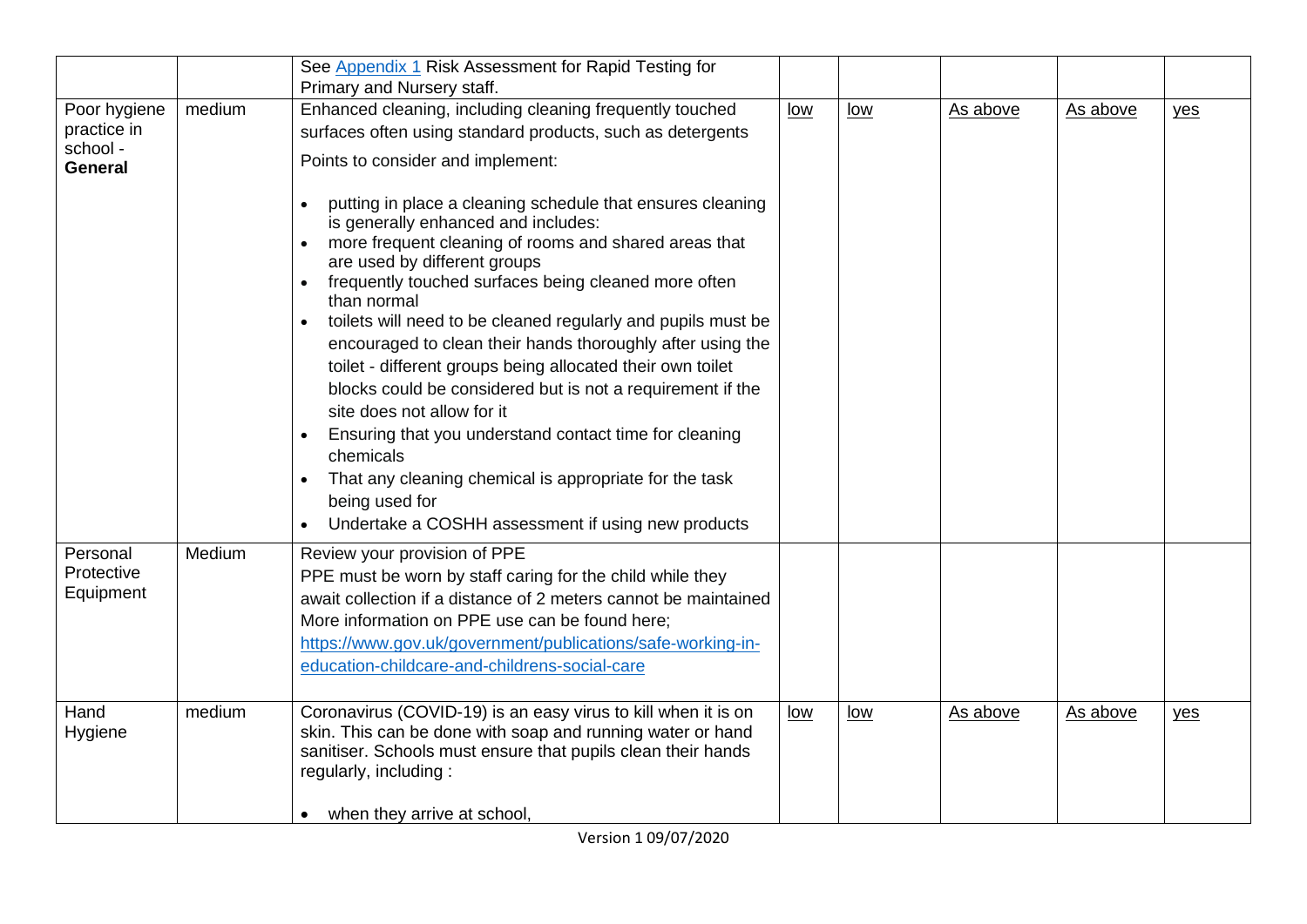|                                                                                            |        | when they return from breaks,<br>when they change rooms<br>$\bullet$<br>before and after eating.<br>$\bullet$<br>school has enough hand washing and hand sanitiser<br>$\bullet$<br>'stations' available so that all pupils and staff can clean<br>their hands regularly<br>supervision of hand sanitiser use given risks around<br>ingestion. Small children and pupils with complex needs<br>should continue to be helped to clean their hands<br>properly. Skin friendly skin cleaning wipes can be used as<br>an alternative<br>school has built these routines into school culture                                                          |            |            |          |          |     |
|--------------------------------------------------------------------------------------------|--------|-------------------------------------------------------------------------------------------------------------------------------------------------------------------------------------------------------------------------------------------------------------------------------------------------------------------------------------------------------------------------------------------------------------------------------------------------------------------------------------------------------------------------------------------------------------------------------------------------------------------------------------------------|------------|------------|----------|----------|-----|
| Poor hygiene<br>$practive -$<br>specific $-$<br>school<br>entrance<br>and office<br>spaces | medium | • Year groups enter/exit at different points of school<br>site to minimise traffic and contact<br>Signage around school and site<br>Children/adults to wash/sanitise on entrance<br>As a result, reception staff are protected.                                                                                                                                                                                                                                                                                                                                                                                                                 | <b>Low</b> | <b>Low</b> | As above | As above | yes |
| Poor hygiene<br>$practive -$<br>general                                                    | medium | Posters are displayed at the entrances to the school,<br>$\bullet$<br>around school and in every classroom reminding staff,<br>pupils, parents and visitors of the hygiene practice required<br>in school (e.g. washing hands before entering and leaving<br>school)<br>Pupils to wash their hands with soap or use hand sanitiser<br>$\bullet$<br>regularly throughout the day<br>Teachers to reiterate key messages in class-time (when<br>directed) to pupils to:<br>Cover coughs and sneezes with a tissue, Catch it,<br>Bin it, Kill it<br>To throw all tissues in a bin<br>To avoid touching eyes, nose and mouth with<br>unwashed hands. | low        | low        | As above | As above | yes |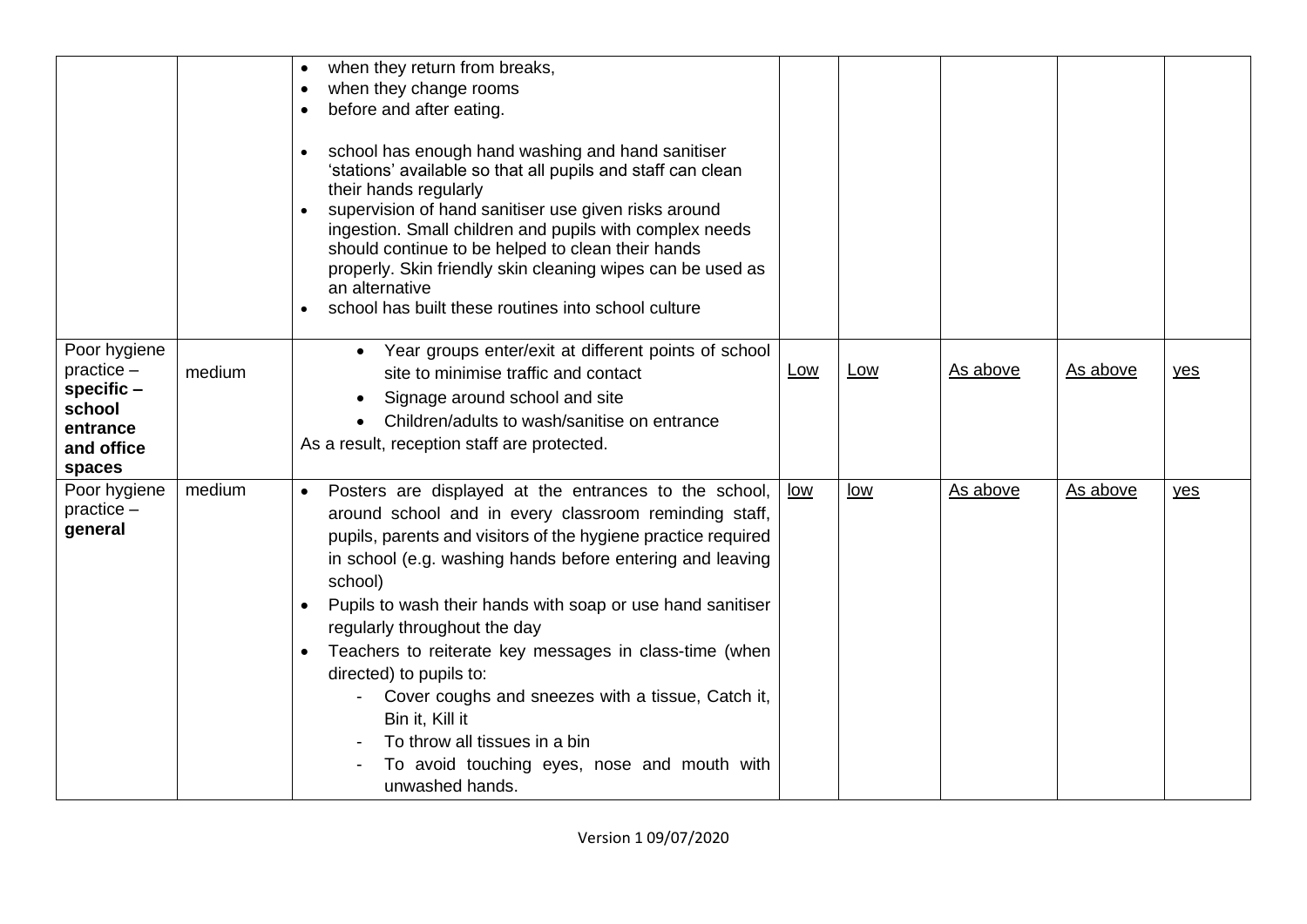|                                              |        | Additional alcohol-based sanitiser (that contains no less<br>than 60 percent alcohol) and tissues to be provided for the<br>school reception area, dining hall, classrooms and other<br>key locations for staff, pupils and visitors<br>Infection control procedures are adhered to as far as<br>$\bullet$<br>possible in accordance with the DfE and PHE's guidance<br>Sufficient amounts of soap (or hand sanitiser where<br>applicable), clean water, paper towels and waste disposal<br>bins are supplied in all toilets and kitchen areas<br>Hand washing facilities are supervised by staff when pupils<br>are washing their hands to avoid overcrowding in hand<br>washing areas<br>All utensils are thoroughly cleaned before and after use<br>$\bullet$<br>Cleaners are employed by the school to carry out daily<br>$\bullet$<br>cleaning. Door handles, doors and toilets are cleaned<br>during the day and paper/hand towels are refilled regularly<br>Follow T&W cleaning in school guidance<br>As a result, all pupils and staff are adhering to high standards<br>of hygiene to minimise risk of transmission. |     |     |          |          |     |
|----------------------------------------------|--------|-------------------------------------------------------------------------------------------------------------------------------------------------------------------------------------------------------------------------------------------------------------------------------------------------------------------------------------------------------------------------------------------------------------------------------------------------------------------------------------------------------------------------------------------------------------------------------------------------------------------------------------------------------------------------------------------------------------------------------------------------------------------------------------------------------------------------------------------------------------------------------------------------------------------------------------------------------------------------------------------------------------------------------------------------------------------------------------------------------------------------------|-----|-----|----------|----------|-----|
| System of<br>Controls -<br><b>Prevention</b> | medium | <b>Prevention</b><br>Prevention You must always:<br>1) Minimise contact with individuals who are required to self-<br>isolate by ensuring they do not attend the school.<br>2) Ensure face coverings are used in recommended<br>circumstances, not necessary in day to day activity but may<br>be used for e.g parental meetings in school<br>3) Ensure everyone is advised to clean their hands thoroughly<br>and more often than usual.<br>4) Ensure good respiratory hygiene for everyone by<br>promoting the 'catch it, bin it, kill it' approach.                                                                                                                                                                                                                                                                                                                                                                                                                                                                                                                                                                        | low | low | As above | As above | yes |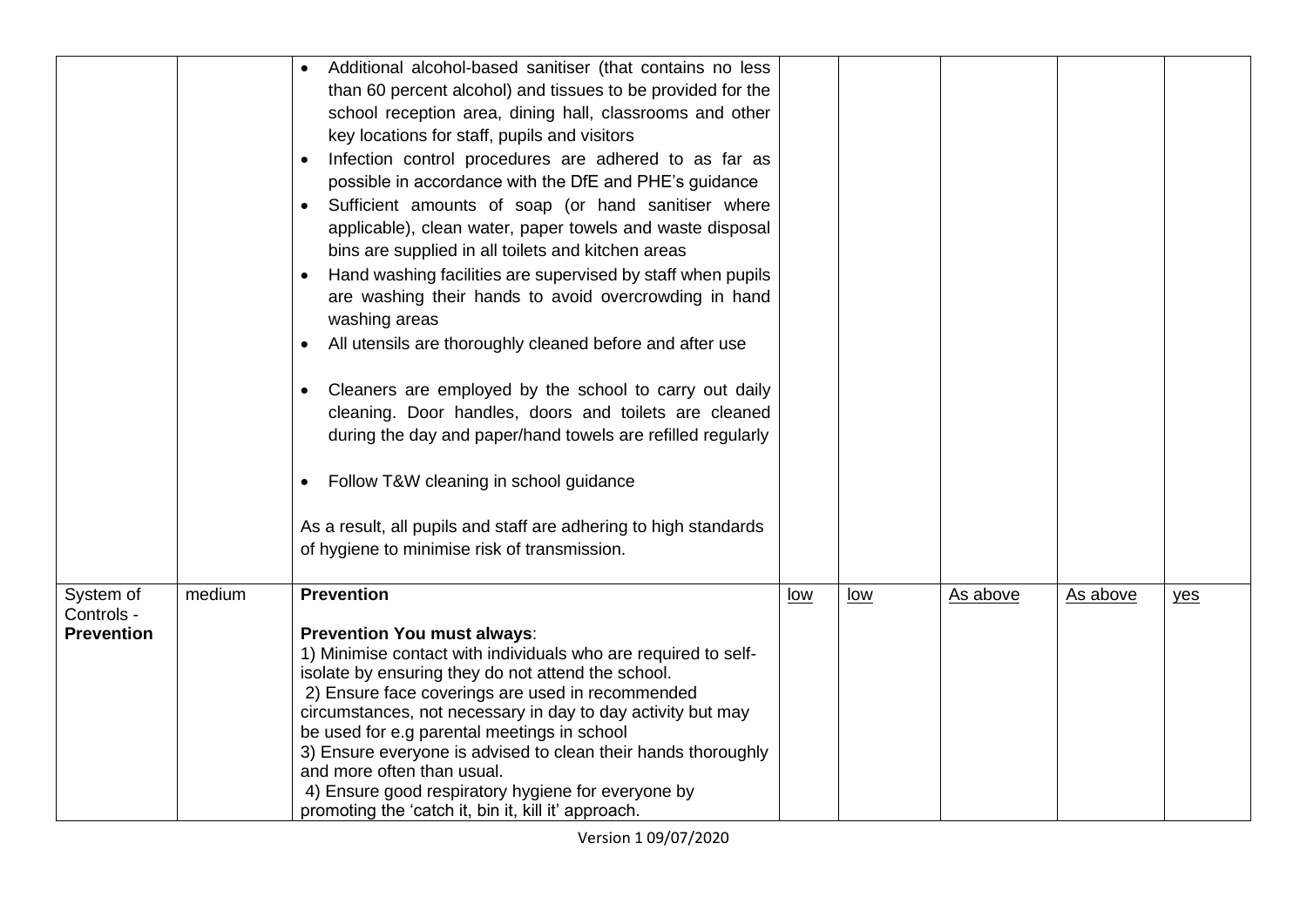|                                             |     | 5) Maintain enhanced cleaning, including cleaning frequently<br>touched surfaces often, using standard products such as<br>detergents.<br>6) Consider how to minimise contact across the site and<br>maintain social distancing wherever possible.<br>7) Keep occupied spaces well ventilated.<br>In specific circumstances:<br>8) Ensure individuals wear the appropriate personal protective<br>equipment (PPE) where necessary.<br>9) Promote and engage in asymptomatic testing, where<br>available<br>Numbers 1 to 5, and number 8, must be in place in all<br>schools, all the time.<br>Number 6 must be properly considered and schools must put<br>in place measures that suit their particular circumstances |     |     |          |          |     |
|---------------------------------------------|-----|-----------------------------------------------------------------------------------------------------------------------------------------------------------------------------------------------------------------------------------------------------------------------------------------------------------------------------------------------------------------------------------------------------------------------------------------------------------------------------------------------------------------------------------------------------------------------------------------------------------------------------------------------------------------------------------------------------------------------|-----|-----|----------|----------|-----|
| System of<br>Control -<br><b>Responsive</b> | low | <b>Response to any infection</b><br>10) Promote and engage with the NHS Test and Trace<br>process. Manager to advice Health Protection hub via email of<br>positive cases. Complete online form to assist with contact<br>tracing<br>https://www.telford.gov.uk/testandtrace<br>11) Manage confirmed cases of coronavirus (COVID-19)<br>amongst the school community. Manager to advise Health<br>Protection hub via email of positive staff. Complete online<br>form to assist with contact tracing<br>https://www.telford.gov.uk/testandtrace                                                                                                                                                                       | low | low | As above | As above | yes |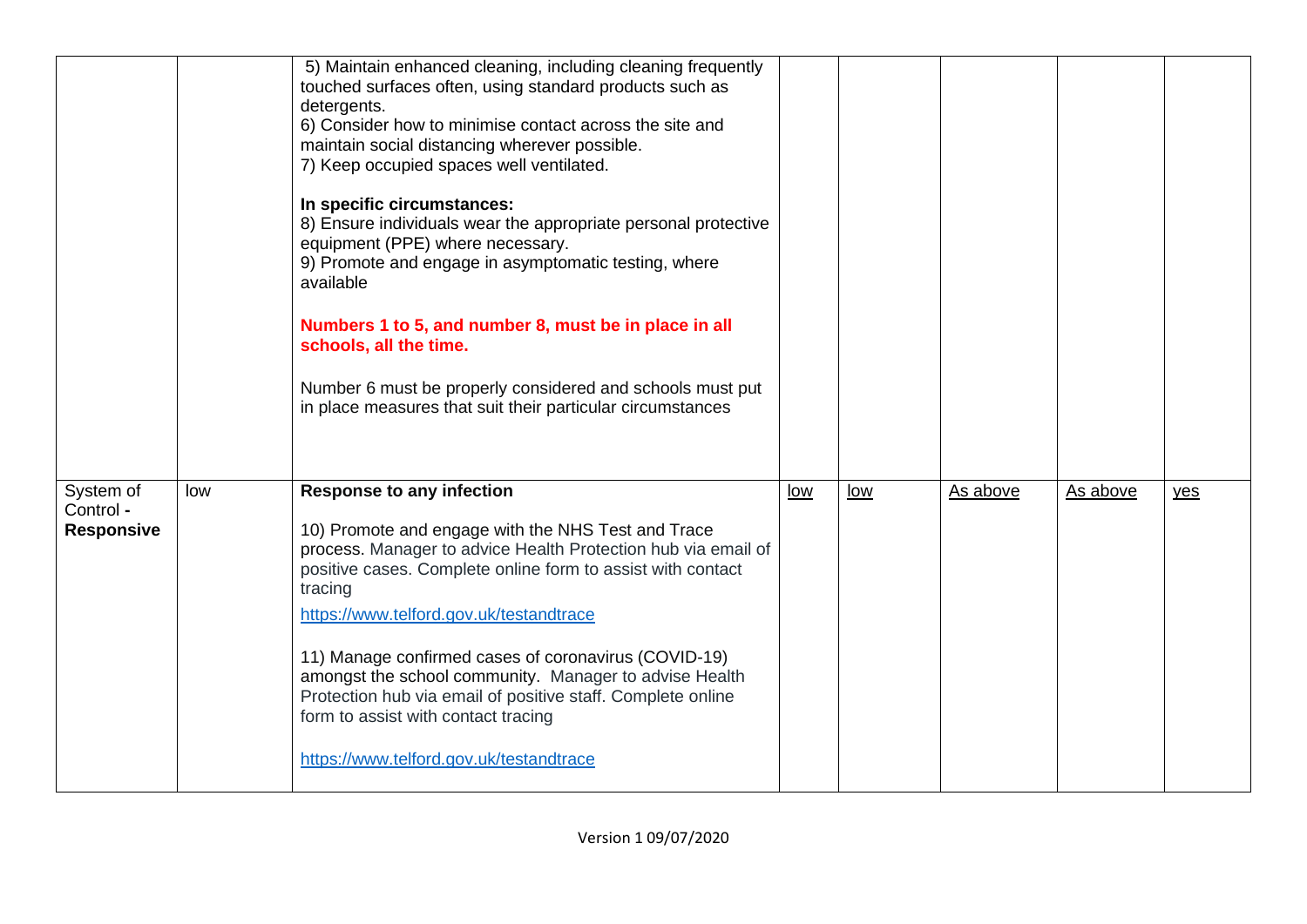|                                                                                                                            |     | 12) Contain any outbreak by following local health protection<br>team advice.<br>Numbers 9 to 11 must be followed in every case where<br>they are relevant.                                                                                                                                                                                                                                                                                                                                                                                                                                                                                                                                                                                                                                                                                                                                                                                                                                                                                                                                                                                                                                                                                      |            |            |          |          |     |
|----------------------------------------------------------------------------------------------------------------------------|-----|--------------------------------------------------------------------------------------------------------------------------------------------------------------------------------------------------------------------------------------------------------------------------------------------------------------------------------------------------------------------------------------------------------------------------------------------------------------------------------------------------------------------------------------------------------------------------------------------------------------------------------------------------------------------------------------------------------------------------------------------------------------------------------------------------------------------------------------------------------------------------------------------------------------------------------------------------------------------------------------------------------------------------------------------------------------------------------------------------------------------------------------------------------------------------------------------------------------------------------------------------|------------|------------|----------|----------|-----|
| Poor hygiene<br>$practive -$<br>specific -<br>spread of<br>potential<br>infection at<br>the start of<br>the school<br>day. | low | In line with government advice:<br>Review staggered start of day times and entrances to keep<br>groups apart as they arrive. This should not reduce the<br>teaching time.<br>Communicate to parents/carers;<br>Drop off and collection process<br>Not to gather at gates<br>Not to come on site without an appointment<br>Issue information to young people, parents, carers and<br>$\bullet$<br>visitors not to enter the school if they display any<br>symptoms of coronavirus<br>Issue information to parents about arrival and departure<br>$\bullet$<br>procedures, including safe drop-off and pick-up<br>Inform each year group and their parents of their allocated<br>$\bullet$<br>times for the beginning and end of their school day-varies<br>for different groups.<br>Inform each year group and their parents of the allocated<br>$\bullet$<br>entrance and exit points to school and where they should<br>go on arrival<br>All staff to wash hands on arrival in school<br>$\bullet$<br>Issue information to pupils in relation to restrictions on<br>$\bullet$<br>their movement around the site<br>Sufficient supplies of hand-washing supplies should be<br>provided to accommodate this procedure at the start of<br>the day. | <u>low</u> | <u>low</u> | As above | As above | yes |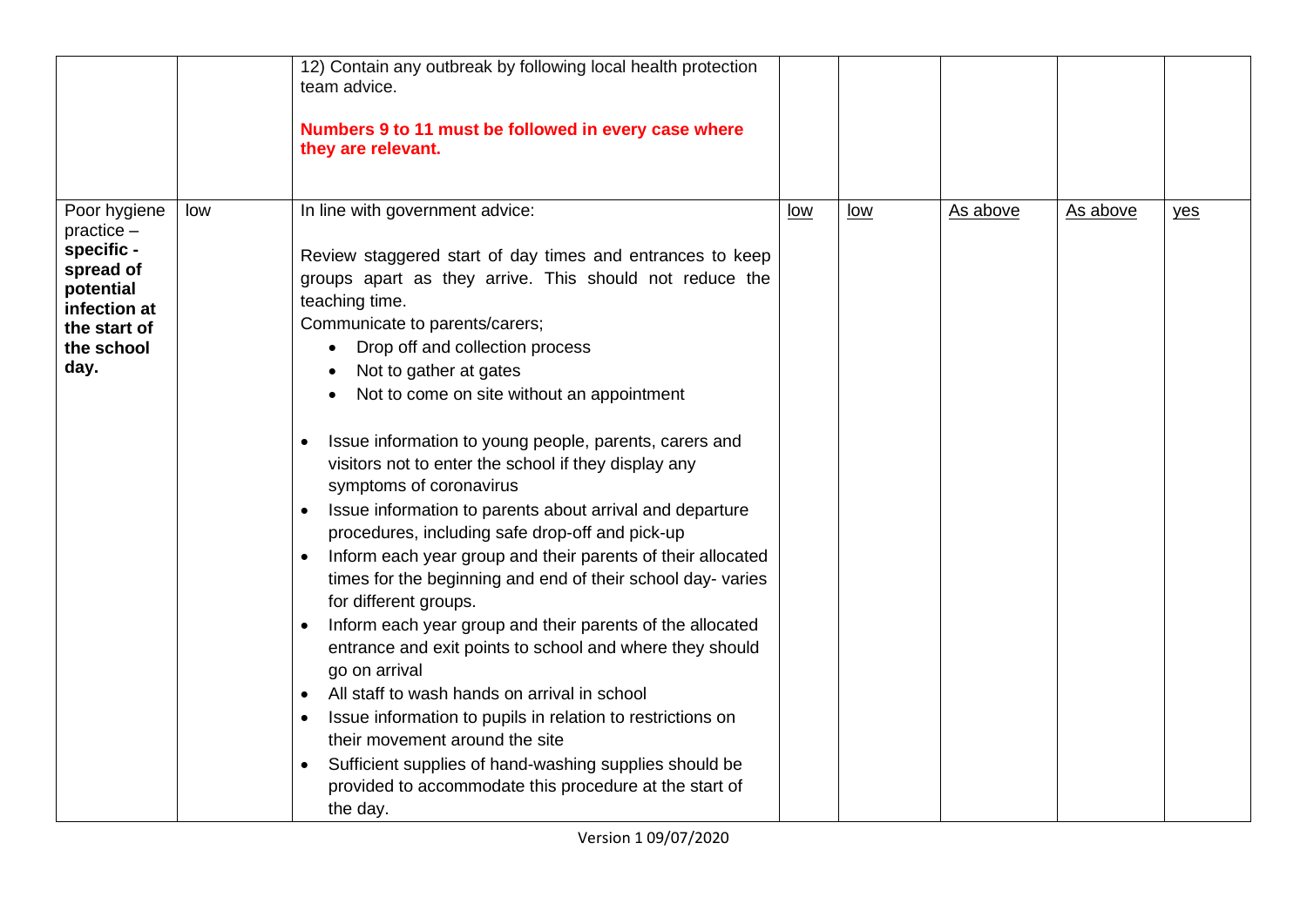|                                                                                 |     | Assess the schools ability to follow T&W cleaning in<br>school guidance, if unable to complete notify the Local<br>Authority<br>As a result, the risk of infection is reduced as pupils and staff<br>arrive at school.                                                                                                                                                                                                                                                                                                                                                                                                                                                                                                                    |     |     |          |          |     |
|---------------------------------------------------------------------------------|-----|-------------------------------------------------------------------------------------------------------------------------------------------------------------------------------------------------------------------------------------------------------------------------------------------------------------------------------------------------------------------------------------------------------------------------------------------------------------------------------------------------------------------------------------------------------------------------------------------------------------------------------------------------------------------------------------------------------------------------------------------|-----|-----|----------|----------|-----|
| Poor hygiene<br>$practive -$<br>specific $-$<br>toilet/changi<br>ng facilities. | low | Staff to wear additional PPE when supporting pupils with<br>$\bullet$<br>toileting routines -mask, gloves, apron (see PPE<br>guidance for schools)<br>All changing surfaces to be cleaned before and after each<br>$\bullet$<br>use<br>Staff to follow specific intimate care procedures-additional<br>policy<br>Any soiled clothes are put into a plastic bag (double<br>$\bullet$<br>bagged) and sent home.<br>Prop doors open where possible to reduce hand contact<br>surfaces<br>Assess the schools ability to follow T&W cleaning in<br>$\bullet$<br>school guidance, if unable to complete notify the Local<br>Authority<br>As a result, safe practices are followed and the risk of<br>infection is reduced for staff and pupils. | low | low | As above | As above | yes |
| Poor hygiene<br>$practive -$<br>specific -<br>end of the<br>school day.         | low | Review your staggered end of day times/exits to keep groups<br>apart as they arrive. This should not reduce the teaching time.<br>Communicate to parents/carers;<br>Drop off and collection process<br>$\bullet$<br>Not to gather at gates<br>Not to come on site without an appointment<br>Issue information to parents about departure procedures,<br>$\bullet$<br>including safe pick-up                                                                                                                                                                                                                                                                                                                                               | low | low | As above | As above | yes |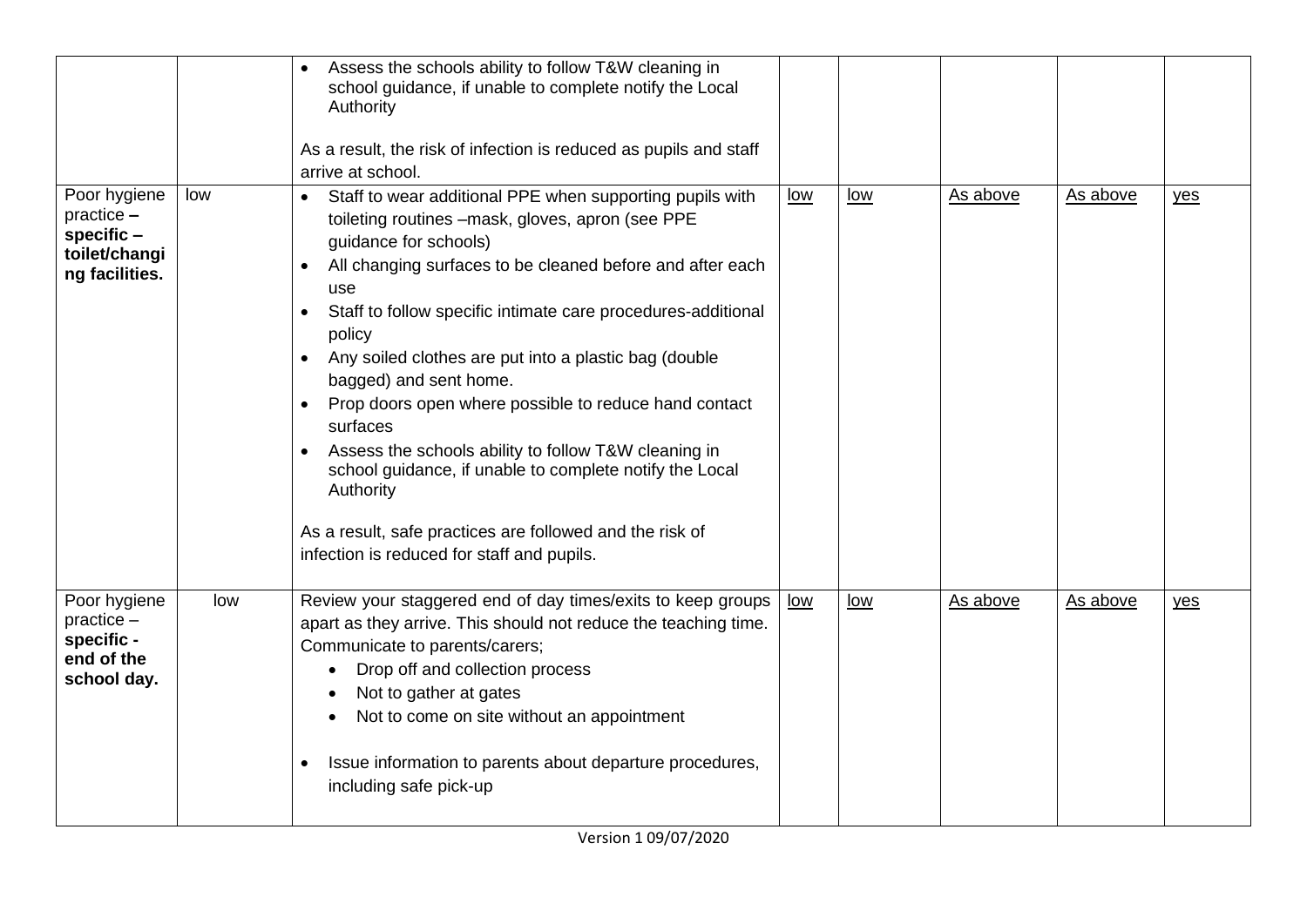|                     |        | Inform pupils and parents of their allocated times for the<br>$\bullet$<br>end of their school day<br>Inform pupils and their parents of the allocated exit points<br>$\bullet$<br>and pick up points<br>Make it clear to parents and pupils that they cannot<br>$\bullet$<br>congregate at the exit points/gates prior to the end of the<br>school day. If waiting to collect pupils, parents are to<br>remain in cars and park safely<br>Assess the schools ability to follow T&W cleaning in<br>school guidance, if unable to complete notify the Local<br>Authority<br>As a result, the risk of infection is reduced as pupils and staff<br>leave school. |     |     |          |          |     |
|---------------------|--------|---------------------------------------------------------------------------------------------------------------------------------------------------------------------------------------------------------------------------------------------------------------------------------------------------------------------------------------------------------------------------------------------------------------------------------------------------------------------------------------------------------------------------------------------------------------------------------------------------------------------------------------------------------------|-----|-----|----------|----------|-----|
| Use of<br>equipment | Medium | Classroom based resources, such as books and games, can<br>be used and shared within the class. These should be cleaned<br>regularly, along with all frequently touched surfaces.<br>Resources that are shared between classes or bubbles, such<br>as sports, arts, and science equipment should be cleaned<br>frequently. When sharing equipment between different<br>bubbles, you should either:<br>Clean it before it is moved between classes<br>Allow them to be left unused for a period of 48 hours<br>(72 hours for plastics) where possible                                                                                                          | Low | Low | As above | As above | yes |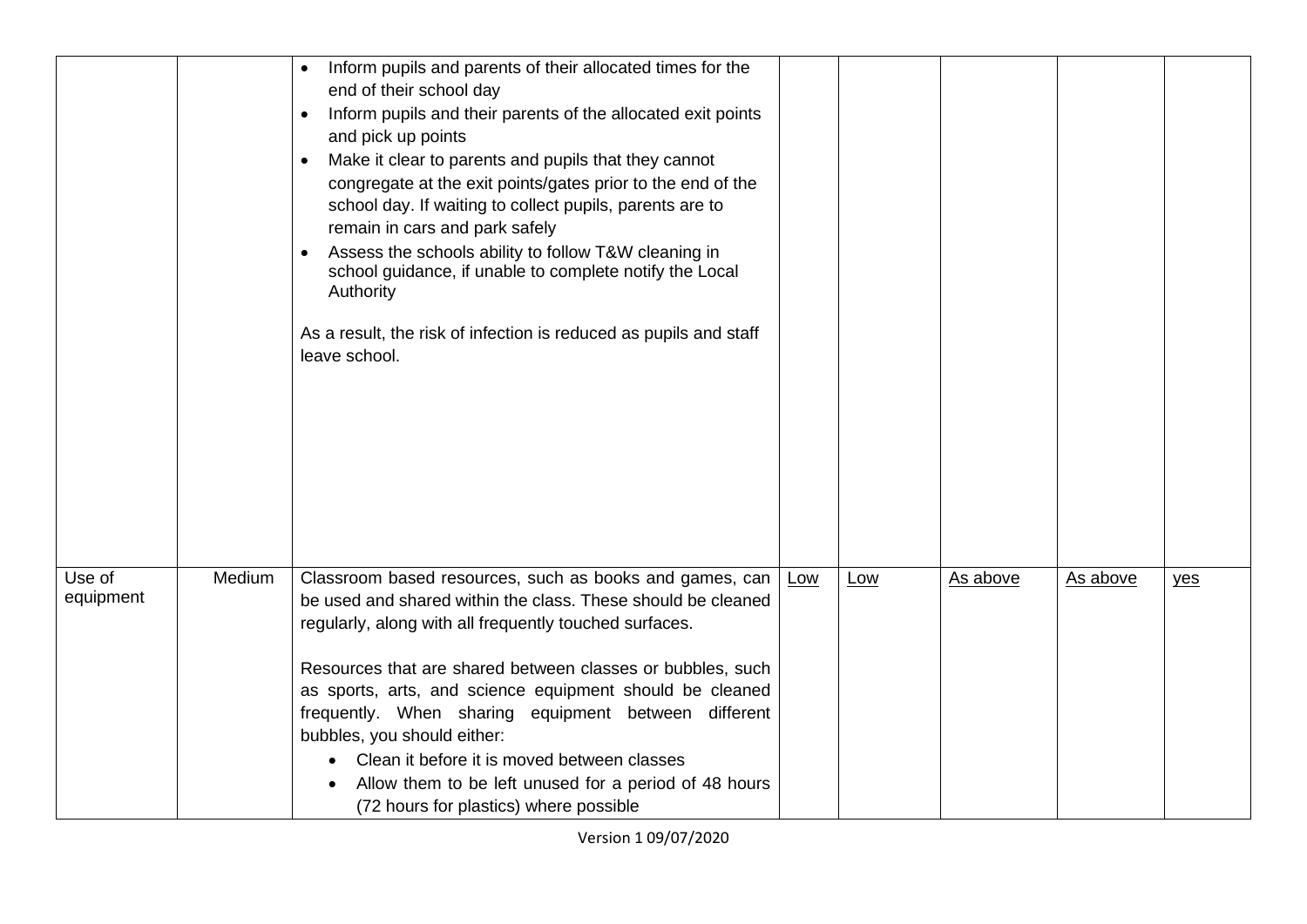|                          |        | Pupils should limit the amount of equipment they bring into<br>school each day, including essentials such as:<br>Lunch boxes<br>Water bottles<br>Hats and coats<br><b>Books</b>                                                                                                                                                                                                                                                                                                                                                                                                                                                                                                                                                                                                                                                                                                                                                                                                                                 |            |            |          |          |     |
|--------------------------|--------|-----------------------------------------------------------------------------------------------------------------------------------------------------------------------------------------------------------------------------------------------------------------------------------------------------------------------------------------------------------------------------------------------------------------------------------------------------------------------------------------------------------------------------------------------------------------------------------------------------------------------------------------------------------------------------------------------------------------------------------------------------------------------------------------------------------------------------------------------------------------------------------------------------------------------------------------------------------------------------------------------------------------|------------|------------|----------|----------|-----|
| Ill health in<br>school. | medium | Staff are informed of the symptoms of possible coronavirus<br>infection,<br>$\triangleright$ A high temperature<br>$\triangleright$ A new continuous dry cough<br>$\triangleright$ A change to their normal sense of taste or smell<br>(anosmia)<br>$\triangleright$ Children may also display gastrointestinal symptoms<br>They must be sent home and advised to follow 'stay at home:<br>guidance for households with possible or confirmed<br>coronavirus (COVID-19) infection', which sets out that they<br>must self-isolate and should arrange to have a test to see if<br>they have coronavirus (COVID-19).<br>Schools should use the notification form to notify the HPH of<br>any positive cases within staff members.<br>Staff who don't have the symptoms above but have<br>other symptoms such as headache /sore throat/aches<br>and pains/ feeling very tired for no good reason/ runny<br>nose/ sneezing etc can book a PCR test by selecting<br>the option "local Authority required me to test" | <u>low</u> | <u>low</u> | As above | As above | yes |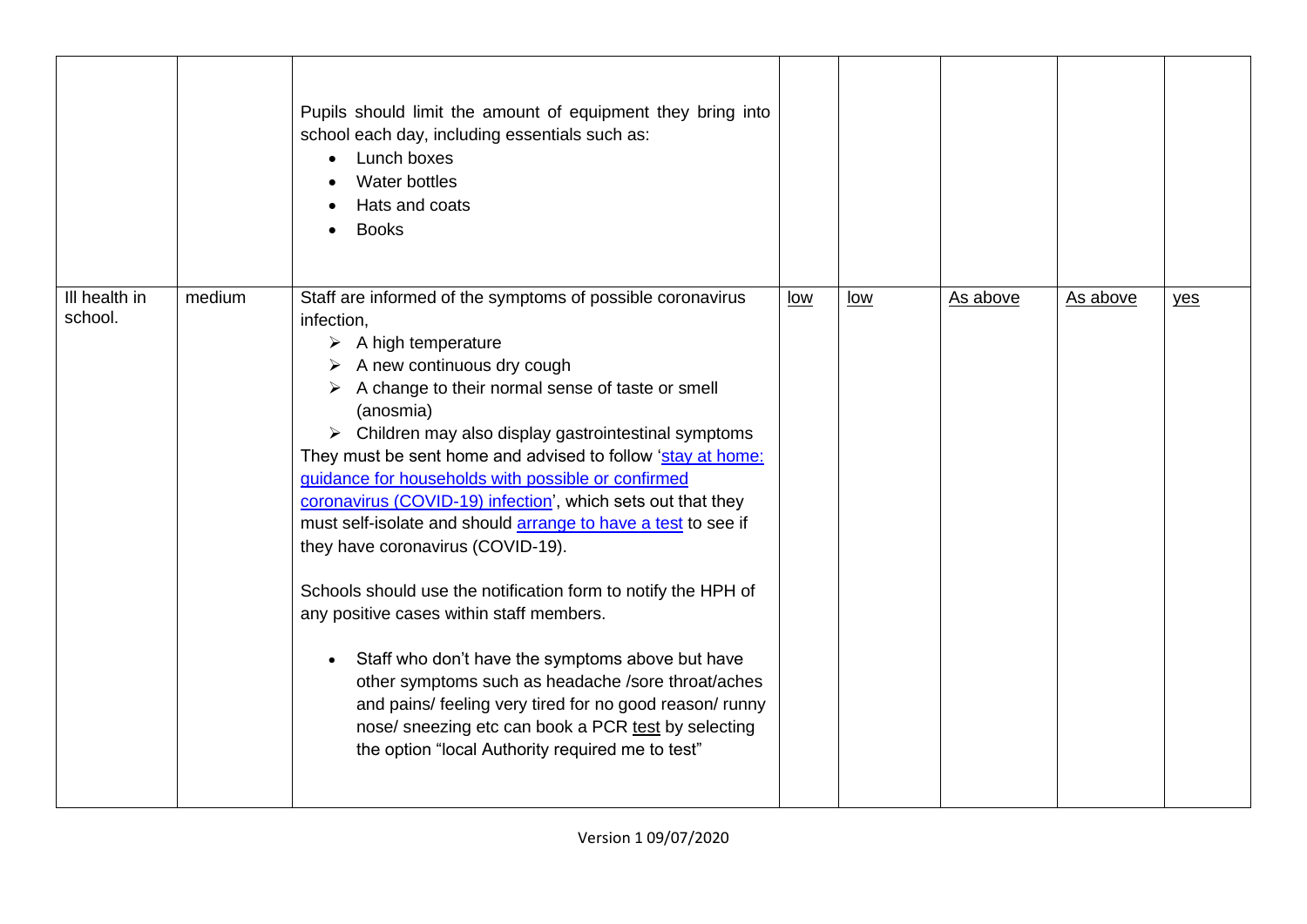|                                                 |        | If a member of staff or child becomes unwell they will be sent<br>home straight away and advised to follow 'stay at home:<br>guidance for households with possible or confirmed<br>coronavirus (COVID-19) infection', which sets out that they<br>must self-isolate for at least 10 days and should arrange to<br>have a test to see if they have coronavirus (COVID-19).<br>If a child is waiting to be collected then they are to be<br>removed from contact with others and placed in a safe area<br>until collection (isolation room - Acorn Room) Medical face<br>masks and gloves available in each classroom, medical room<br>and isolation room. |     |     |          |          |     |
|-------------------------------------------------|--------|----------------------------------------------------------------------------------------------------------------------------------------------------------------------------------------------------------------------------------------------------------------------------------------------------------------------------------------------------------------------------------------------------------------------------------------------------------------------------------------------------------------------------------------------------------------------------------------------------------------------------------------------------------|-----|-----|----------|----------|-----|
| Mental<br>Health and<br>Wellbeing for<br>pupils | medium | We will follow our Master Risk Assessment for return to school<br>- phase one and review all controls we previously applied to<br>ensure they are still effective.<br>The government has recently launched the Wellbeing for<br>Education Return programme, which will provide training<br>and resources for teachers and staff in all state-funded<br>schools to respond to the wellbeing and mental health needs<br>of children and young people as a result of coronavirus<br>(COVID-19).                                                                                                                                                             | low | low | As above | As above | yes |
| Face<br>Coverings                               | Medium | Ensure where there is a need for face coverings in the school<br>the control is implemented<br>There should be a process for when face coverings are worn<br>within school and how they should be removed.<br>Safe wearing of face coverings requires the;<br>Cleaning of hands before and after touching, this<br>$\bullet$<br>includes removal and putting on<br>Safe storage of them in individual, sealable plastic<br>bags<br>Staff are required to wear medical grade face masks<br>when administering first aid or medicine                                                                                                                       | Low | Low | As above | As above | yes |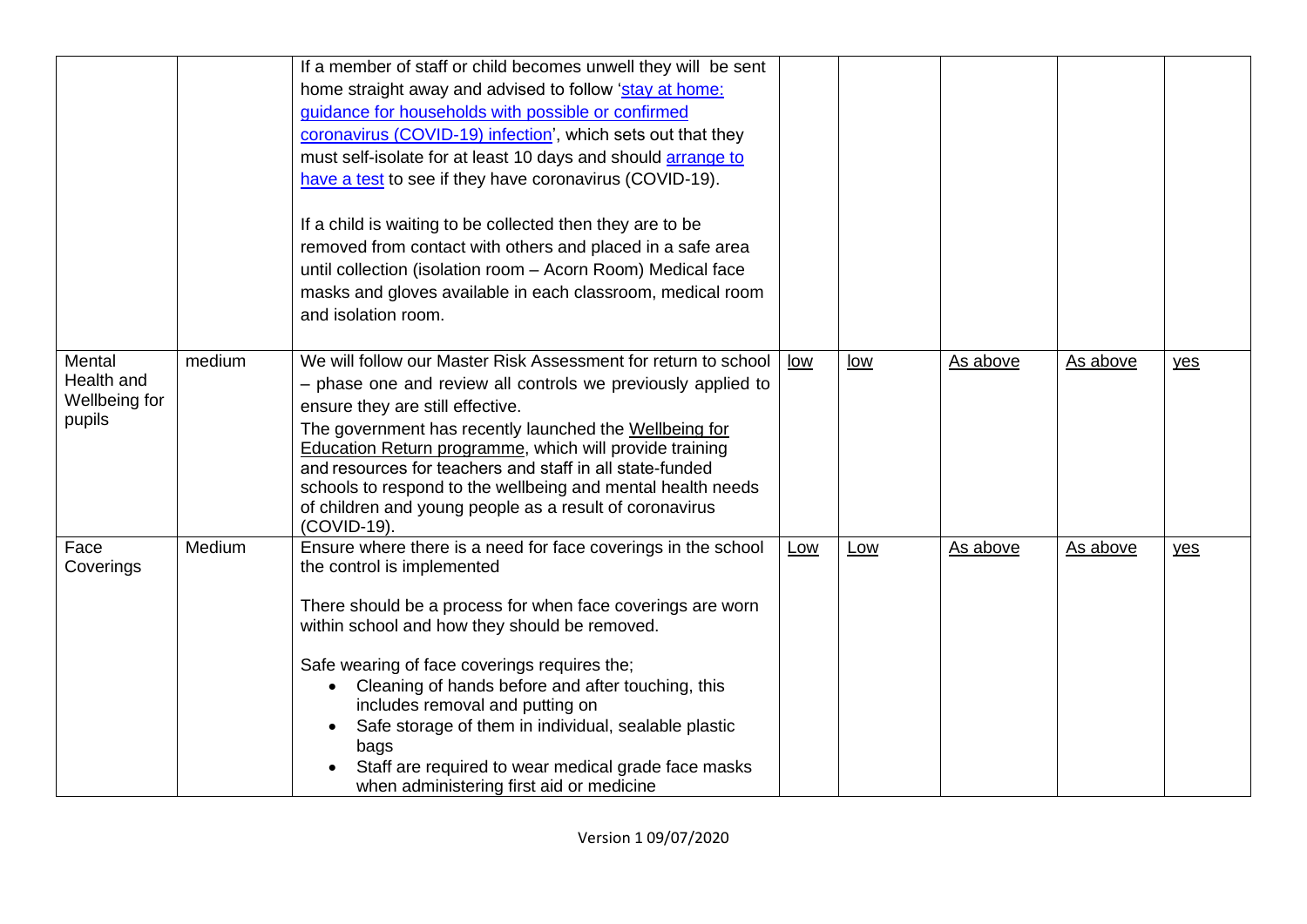|                                                                                                                         |     | Disposable face masks should be changed every 2<br>$\bullet$<br>hours or more often if they get wet.<br>Based on the current measures that schools have already put<br>in place, such as system controls, face coverings are not<br>required in the classroom even if social distancing is not<br>possible.<br>Children in primary schools do not need to wear a face<br>covering. |            |     |          |          |       |
|-------------------------------------------------------------------------------------------------------------------------|-----|------------------------------------------------------------------------------------------------------------------------------------------------------------------------------------------------------------------------------------------------------------------------------------------------------------------------------------------------------------------------------------|------------|-----|----------|----------|-------|
| A pupil is<br>tested and<br>has a<br>confirmed<br>case of<br>coronavirus.                                               | low | We will follow guidance from the Health Protection Hub<br>$\bullet$<br>In line with government advice:<br>Follow guidance from the Test and Trace team in the Health<br><b>Protection Hub</b>                                                                                                                                                                                      | low        | low | As above | As above | yes   |
| Insufficient<br>staff to run<br>face-to-face<br>sessions for<br>pupils.<br>Supply<br>teachers and<br>temporary<br>staff | low | Consider how the school will coordinate non face to face<br>teaching (online learning resources should be set up)                                                                                                                                                                                                                                                                  | <u>low</u> | low | As above | As above | $yes$ |
| Pupil<br>movement<br>between<br>lesson, at<br>break time<br>and<br>lunchtime<br>increases the                           | low | Follow Master Risk Assessment for Return to school in phase<br>one & two and review all controls you previously applied to<br>ensure they are still effective.<br>Keep movement around the school to a minimum.<br>Avoid creating busy corridors, entrances and exits by;<br>Staggered start and finish times<br>Staggered break and lunch times                                   | Low        | Low | As above | As above | $yes$ |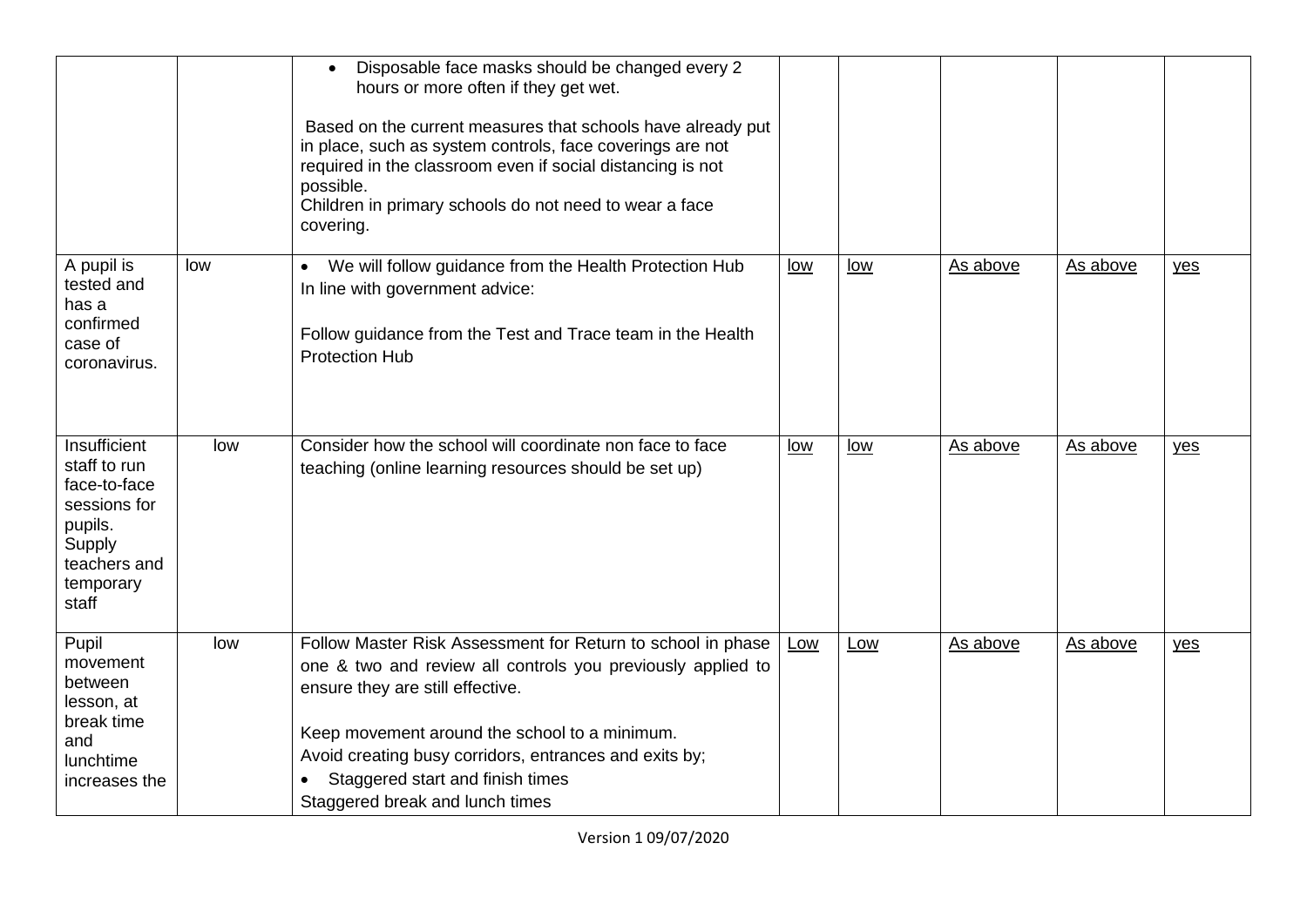| risk of      |     |                                                                                                                              |     |     |          |          |     |
|--------------|-----|------------------------------------------------------------------------------------------------------------------------------|-----|-----|----------|----------|-----|
| infection.   |     | Review your arrangements for break times and lunch times.                                                                    |     |     |          |          |     |
|              |     | Things that should be considered include;                                                                                    |     |     |          |          |     |
|              |     | Ventilation of any dining hall or canteen<br>$\bullet$                                                                       |     |     |          |          |     |
|              |     | One-way circulation where possible to be put in place for<br>$\bullet$                                                       |     |     |          |          |     |
|              |     | pupils arriving and leaving shared lunch space/lessons.                                                                      |     |     |          |          |     |
|              |     | Lunchtime/breaks to be staggered for different year<br>$\bullet$                                                             |     |     |          |          |     |
|              |     | groups                                                                                                                       |     |     |          |          |     |
|              |     | Ball games should be kept within the class and shared<br>$\bullet$                                                           |     |     |          |          |     |
|              |     | outdoor equipment to be kept to a minimum                                                                                    |     |     |          |          |     |
|              |     | Pupils to be supervised in washing hands before and after<br>$\bullet$<br>lunch                                              |     |     |          |          |     |
|              |     | Catering staff to maintain strict levels of hygiene in food<br>$\bullet$                                                     |     |     |          |          |     |
|              |     | preparation areas and follow whole staff guidance in                                                                         |     |     |          |          |     |
|              |     | reporting illness                                                                                                            |     |     |          |          |     |
|              |     | Assess the schools ability to follow T&W cleaning in<br>school guidance, if unable to complete notify the Local<br>Authority |     |     |          |          |     |
|              |     | As a result, the risk of infection during unstructured time is                                                               |     |     |          |          |     |
|              |     | reduced.                                                                                                                     |     |     |          |          |     |
| Spread of    | low | We will follow our Master Risk Assessment for return to school                                                               | low | low | As above | As above | yes |
| infection in |     | - phase one and review all controls we previously applied to                                                                 |     |     |          |          |     |
| classrooms/s |     | ensure they are still effective.                                                                                             |     |     |          |          |     |
| hared areas. |     | Ensure where there is a need for face coverings in the                                                                       |     |     |          |          |     |
|              |     | school the control is implemented                                                                                            |     |     |          |          |     |
|              |     | Review any equipment that is frequently used and how                                                                         |     |     |          |          |     |
|              |     | it is cleaned after use                                                                                                      |     |     |          |          |     |
|              |     | Review ventilation within the school                                                                                         |     |     |          |          |     |
|              |     | We will stagger movement around shared areas                                                                                 |     |     |          |          |     |
|              |     | Staff will maintain social distancing where possible                                                                         |     |     |          |          |     |
|              |     | (shared areas)                                                                                                               |     |     |          |          |     |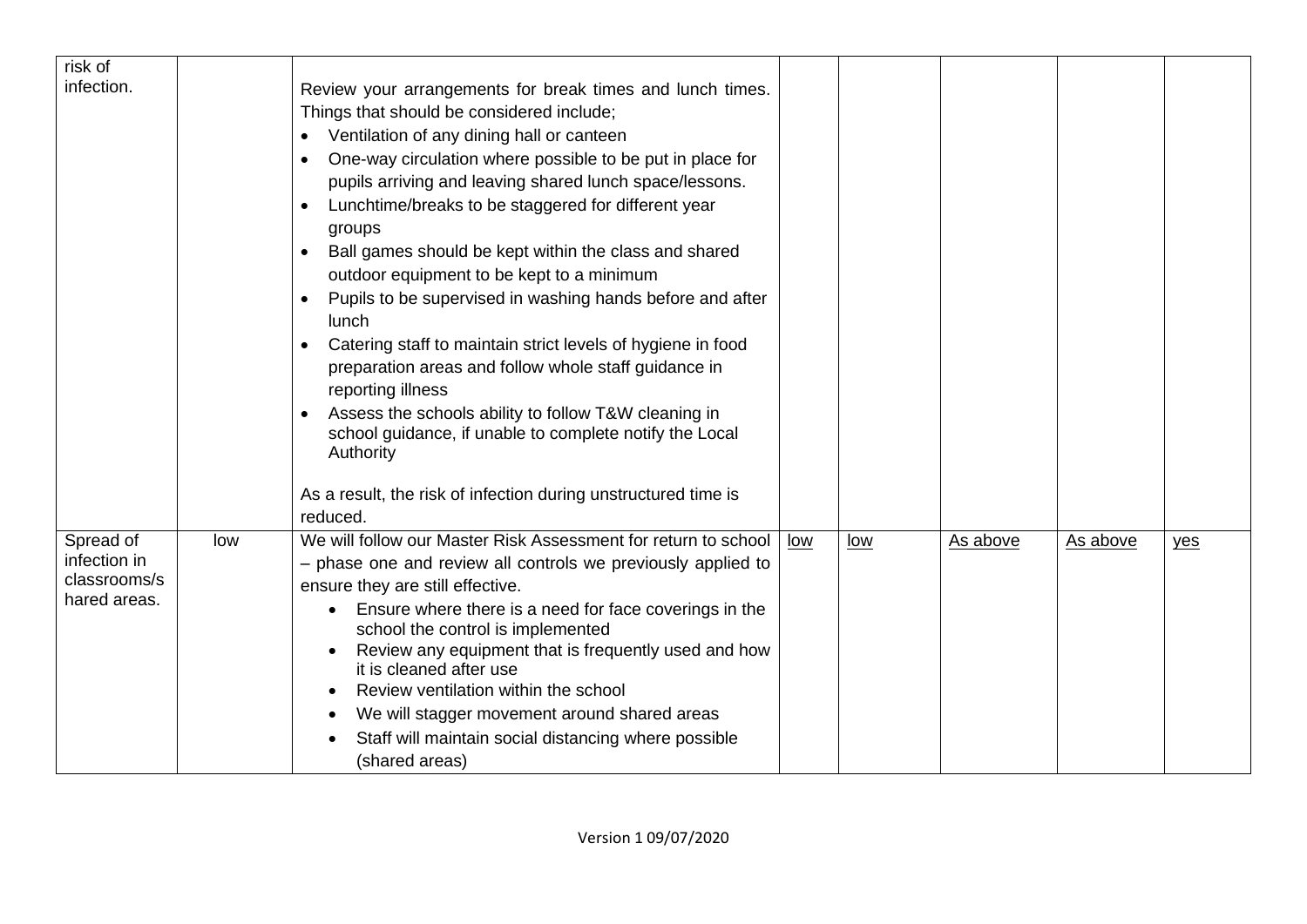|                               |     | Shared equipment such as PE, books, toys, art, science<br>etc will be cleaned in between use and where possible<br>isolated for 48-72 hours<br>Staff will consider wearing masks in all communal areas<br>if they're meeting parents or outside visitors<br>Assemblies will be kept to a minimum and adequate<br>ventilation in place                                                                                                                                                                                                                                                                                                                                                                                                                                                                                                                                                                                                                                                                                                |            |     |          |          |       |
|-------------------------------|-----|--------------------------------------------------------------------------------------------------------------------------------------------------------------------------------------------------------------------------------------------------------------------------------------------------------------------------------------------------------------------------------------------------------------------------------------------------------------------------------------------------------------------------------------------------------------------------------------------------------------------------------------------------------------------------------------------------------------------------------------------------------------------------------------------------------------------------------------------------------------------------------------------------------------------------------------------------------------------------------------------------------------------------------------|------------|-----|----------|----------|-------|
| <b>Music</b><br>Lessons       | low | We note that there may be an additional risk of infection in<br>environments where you or others are singing, chanting,<br>playing wind or brass instruments or shouting. This applies<br>even if individuals are at a distance. We will:<br>Play/sing outdoors where possible<br>Position pupils back to back or side to side<br>If indoors, consider limiting the numbers to account for<br>ventilation of space and the ability to social distance<br>If indoors use a room with as much space as possible,<br>$\bullet$<br>for example, larger rooms; rooms with high ceilings to<br>ensure good ventilation H<br>Handwashing – increase before and after handling<br>instruments<br>Avoid sharing of instruments - Place name labels on<br>equipment to help identify the designated user. If<br>instruments and equipment have to be shared,<br>disinfect regularly (including any cases, handles,<br>props, chairs and music stands) and always between<br>users. Music scores, parts and scripts should be<br>individual use | low        | low | As above | As above | $yes$ |
| Physical<br><b>Activities</b> | low | Outdoor sports will be prioritised where possible and<br>large indoor spaces will be used where it is not<br>possible to ensure distance and maximise natural<br>ventilation flows (through opening windows and doors.                                                                                                                                                                                                                                                                                                                                                                                                                                                                                                                                                                                                                                                                                                                                                                                                               | <u>low</u> | low | As above | As above | $yes$ |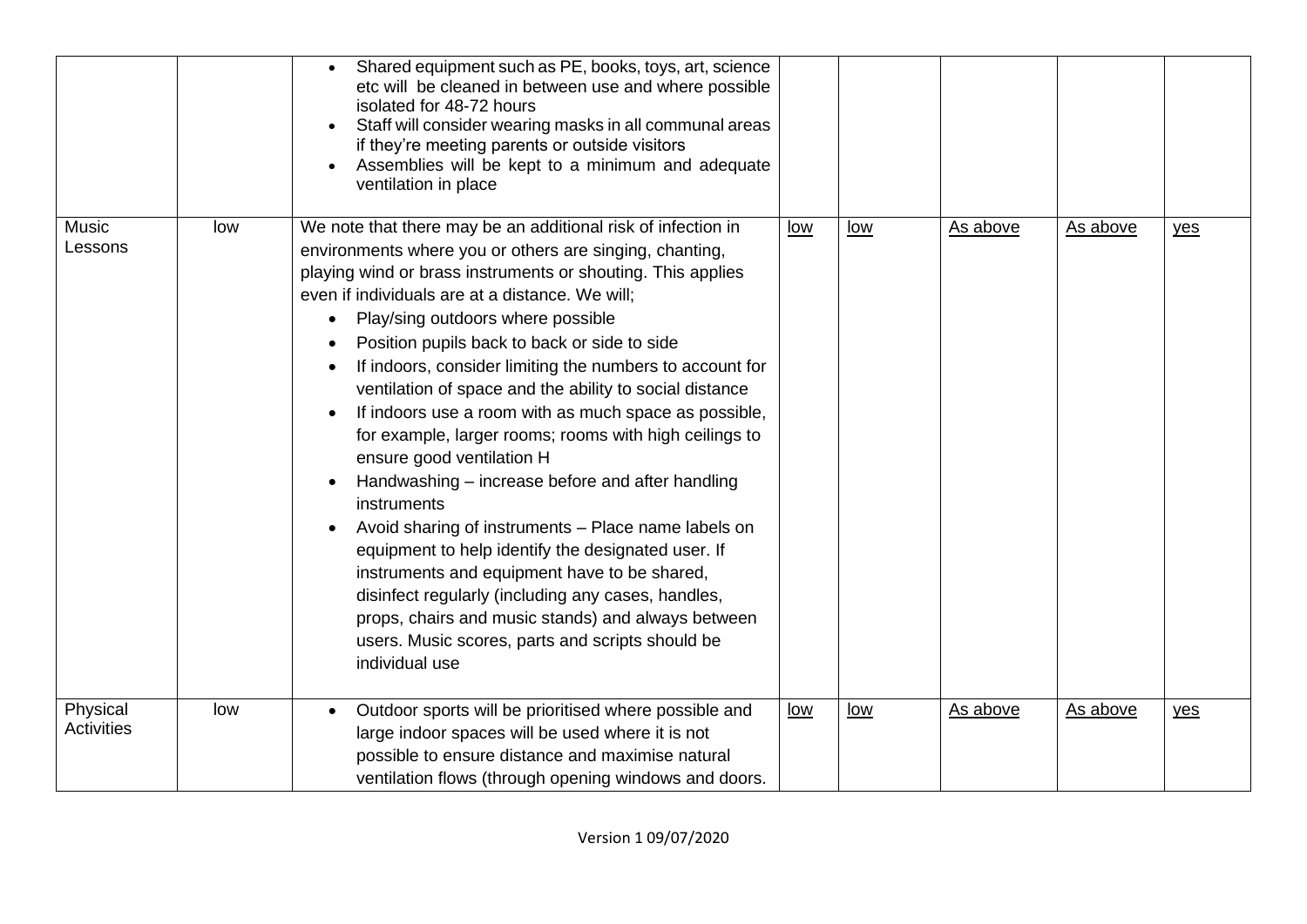|                                                                                        |        | Scrupulous attention will be given to cleaning and<br>$\bullet$<br>hygiene equipment after use.<br>We have used the following advice:<br>quidance on the phased return of sport and recreation<br>and guidance from Sport England for grass root sport<br>advice from organisations such as the Association for<br><b>Physical Education and the Youth Sport Trust</b>                                                                                                                                                        |            |            |          |          |     |
|----------------------------------------------------------------------------------------|--------|-------------------------------------------------------------------------------------------------------------------------------------------------------------------------------------------------------------------------------------------------------------------------------------------------------------------------------------------------------------------------------------------------------------------------------------------------------------------------------------------------------------------------------|------------|------------|----------|----------|-----|
| <b>Breakfast</b><br>club/After<br>school<br>provisions                                 | medium | Review any Wrap around care and extra curriculum activities -<br>can they take place safely<br>We will serve to tables and have table-based activities<br>where possible to reduce movement<br>All tables will be cleaned before and after the session<br>We will be cautious and seek information about any<br>wraparound providers<br>Schools can consult the guidance produced for providers who<br>run community activities, holiday clubs, after-school clubs,<br>tuition and other out-of-school provision for children | low        | <u>low</u> | As above | As above | yes |
| Poor pupil<br>behaviour<br>increases the<br>risk of the<br>spread of the<br>infection. | low    | Pupils are reminded of the behaviour policy on their return<br>$\bullet$<br>to school displayed on website and shared with all staff<br>Sanctions and how they will be applied are clearly<br>$\bullet$<br>communicated to pupils and parents. Behaviour policy is<br>adjusted as a consequence                                                                                                                                                                                                                               | <u>low</u> | low        | As above | As above | yes |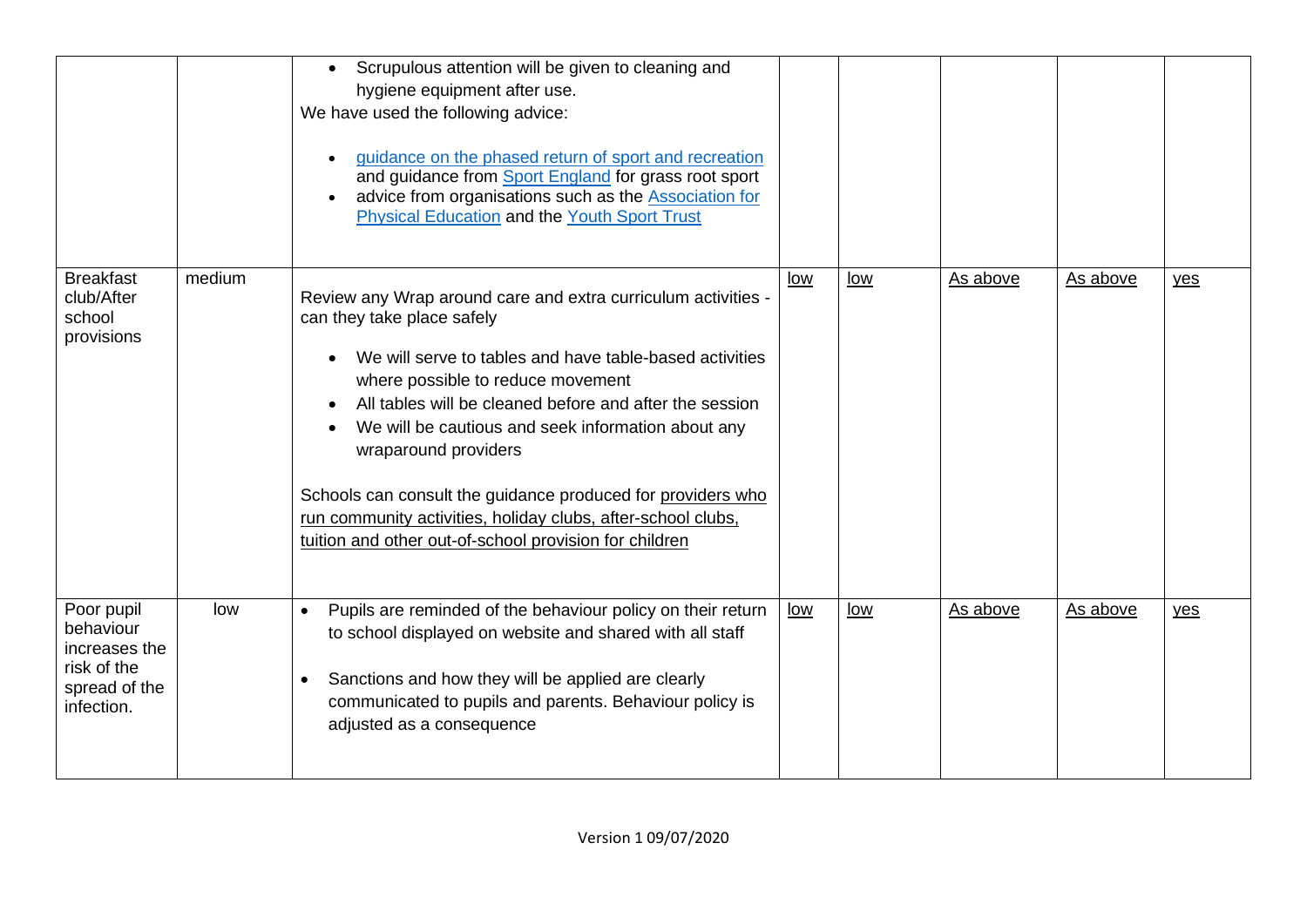|                                                                                              |     | Pupils' individual behaviour plans are reviewed and<br>$\bullet$<br>specific control measures identified and shared with pupils<br>and staff where necessary.<br>Follow T&W PPE guidance<br>$\bullet$                                                                                                                                                      |            |     |          |          |       |
|----------------------------------------------------------------------------------------------|-----|------------------------------------------------------------------------------------------------------------------------------------------------------------------------------------------------------------------------------------------------------------------------------------------------------------------------------------------------------------|------------|-----|----------|----------|-------|
| Vulnerable<br>pupils and<br>pupils with<br>SEND do not<br>receive<br>appropriate<br>support. | low | We have appropriate planning is in place to support the<br>$\bullet$<br>mental health of pupils returning to school<br>We have agreed what support is available to pupils with<br>$\bullet$<br>SEND in conjunction with families and other agencies.<br>As a result, pupils with SEND and those concerned about<br>returning to school are well supported. | <u>low</u> | low | As above | As above | $yes$ |
| Adequate<br>Ventilation                                                                      | Low |                                                                                                                                                                                                                                                                                                                                                            | Low        | Low | As above | As above | yes   |
|                                                                                              |     | Keeping occupied spaces well ventilated                                                                                                                                                                                                                                                                                                                    |            |     |          |          |       |
|                                                                                              |     | Once the school is in operation, it is important to ensure it is<br>well ventilated and a comfortable teaching environment is<br>maintained.                                                                                                                                                                                                               |            |     |          |          |       |
|                                                                                              |     | This can be achieved by a variety of measures including:                                                                                                                                                                                                                                                                                                   |            |     |          |          |       |
|                                                                                              |     | Mechanical ventilation systems, should be adjusted to<br>increase the ventilation rate. Check that normal operation<br>meets current guidance and that only fresh outside air is<br>circulated                                                                                                                                                             |            |     |          |          |       |
|                                                                                              |     | Natural ventilation - opening windows (in cooler weather<br>windows should be opened just enough to provide<br>constant background ventilation and opened fully during<br>breaks to purge the air space. Opening internal doors can<br>also assist with creating a throughput of air                                                                       |            |     |          |          |       |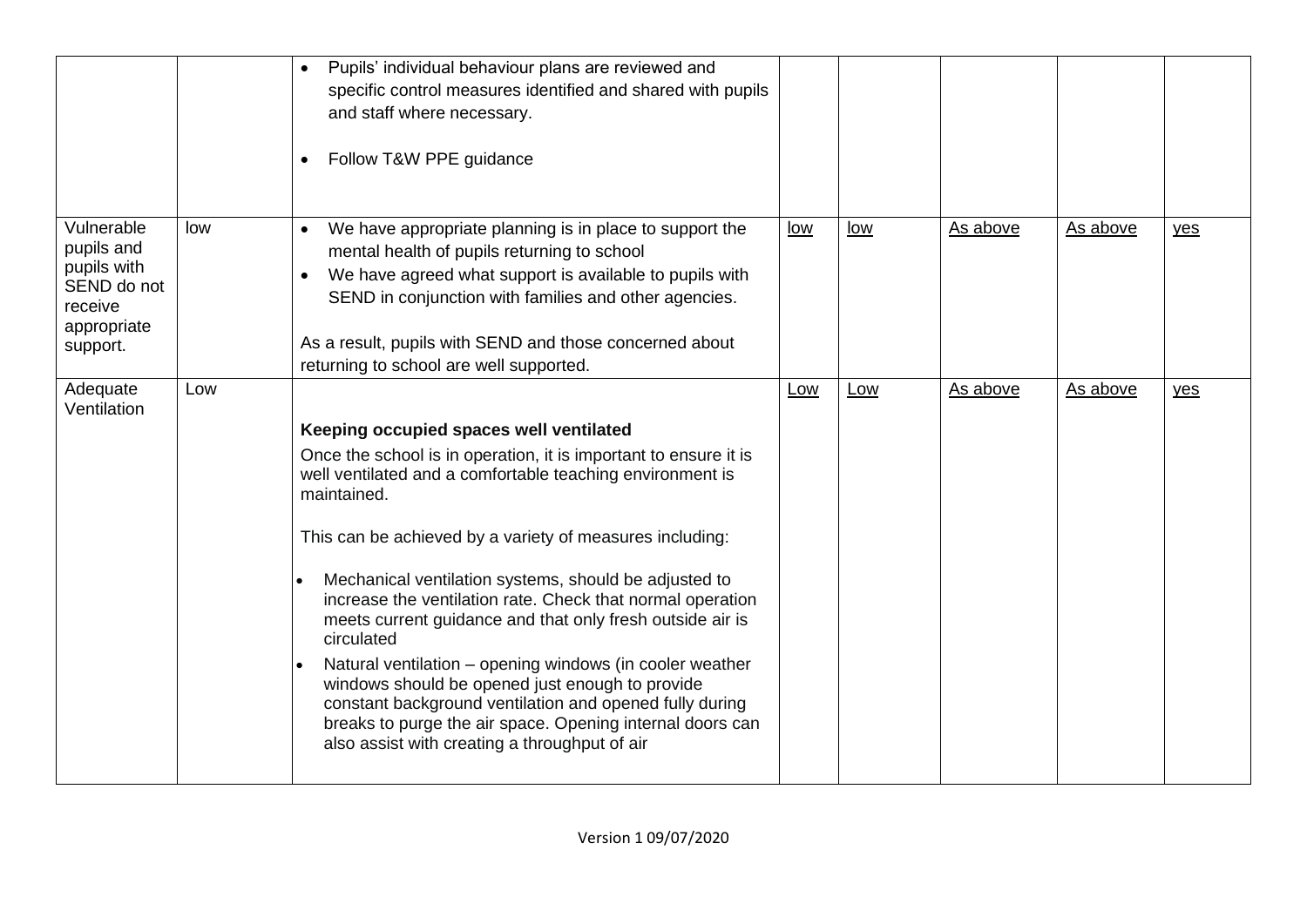|                                                |     | Review ventilation within the school                                                                                                                                                                                                                                                                                                                                                                                                                                                                                                                                                                                                                                                                                                                           |     |     |          |          |     |
|------------------------------------------------|-----|----------------------------------------------------------------------------------------------------------------------------------------------------------------------------------------------------------------------------------------------------------------------------------------------------------------------------------------------------------------------------------------------------------------------------------------------------------------------------------------------------------------------------------------------------------------------------------------------------------------------------------------------------------------------------------------------------------------------------------------------------------------|-----|-----|----------|----------|-----|
|                                                |     | The Health and Safety Executive guidance on air conditioning<br>and ventilation during the coronavirus out break<br>https://www.hse.gov.uk/coronavirus/equipment-and-<br>machinery/air-conditioning-and-ventilation.htm                                                                                                                                                                                                                                                                                                                                                                                                                                                                                                                                        |     |     |          |          |     |
|                                                |     | And                                                                                                                                                                                                                                                                                                                                                                                                                                                                                                                                                                                                                                                                                                                                                            |     |     |          |          |     |
|                                                |     | CIBSE - CIBSE - Coronavirus COVID 19                                                                                                                                                                                                                                                                                                                                                                                                                                                                                                                                                                                                                                                                                                                           |     |     |          |          |     |
|                                                |     | Provide more information                                                                                                                                                                                                                                                                                                                                                                                                                                                                                                                                                                                                                                                                                                                                       |     |     |          |          |     |
|                                                |     | See further information in T&W Ventilation guidance                                                                                                                                                                                                                                                                                                                                                                                                                                                                                                                                                                                                                                                                                                            |     |     |          |          |     |
|                                                |     | Increase as much as possible fresh outdoor air by opening<br>windows and doors. When weather is cooler - open for<br>between 5 minutes at hourly intervals.<br>Open a number of windows, sky lights or doors to<br>create cross flow of natural air in order to improve the<br>natural ventilation and be more effective.<br>Consider using any upper windows to increase the<br>$\bullet$<br>natural ventilation and reducing the impact on users<br>Consider the windows and doors that you are opening<br>and if doing so poses a safety or security risk to<br>children using the facility they should not be opened<br>unless supervision can be maintained at all times.<br>Decrease occupancy in areas where natural<br>ventilation cannot be increased |     |     |          |          |     |
| Emergency<br>evacuation<br>due to fire<br>etc. | low | A suitably trained individual checks that all fire detection,<br>alarm systems, fire extinguishers and sprinklers are in<br>working order.<br>Maintain social distancing if possible<br>$\bullet$                                                                                                                                                                                                                                                                                                                                                                                                                                                                                                                                                              | low | low | As above | As above | yes |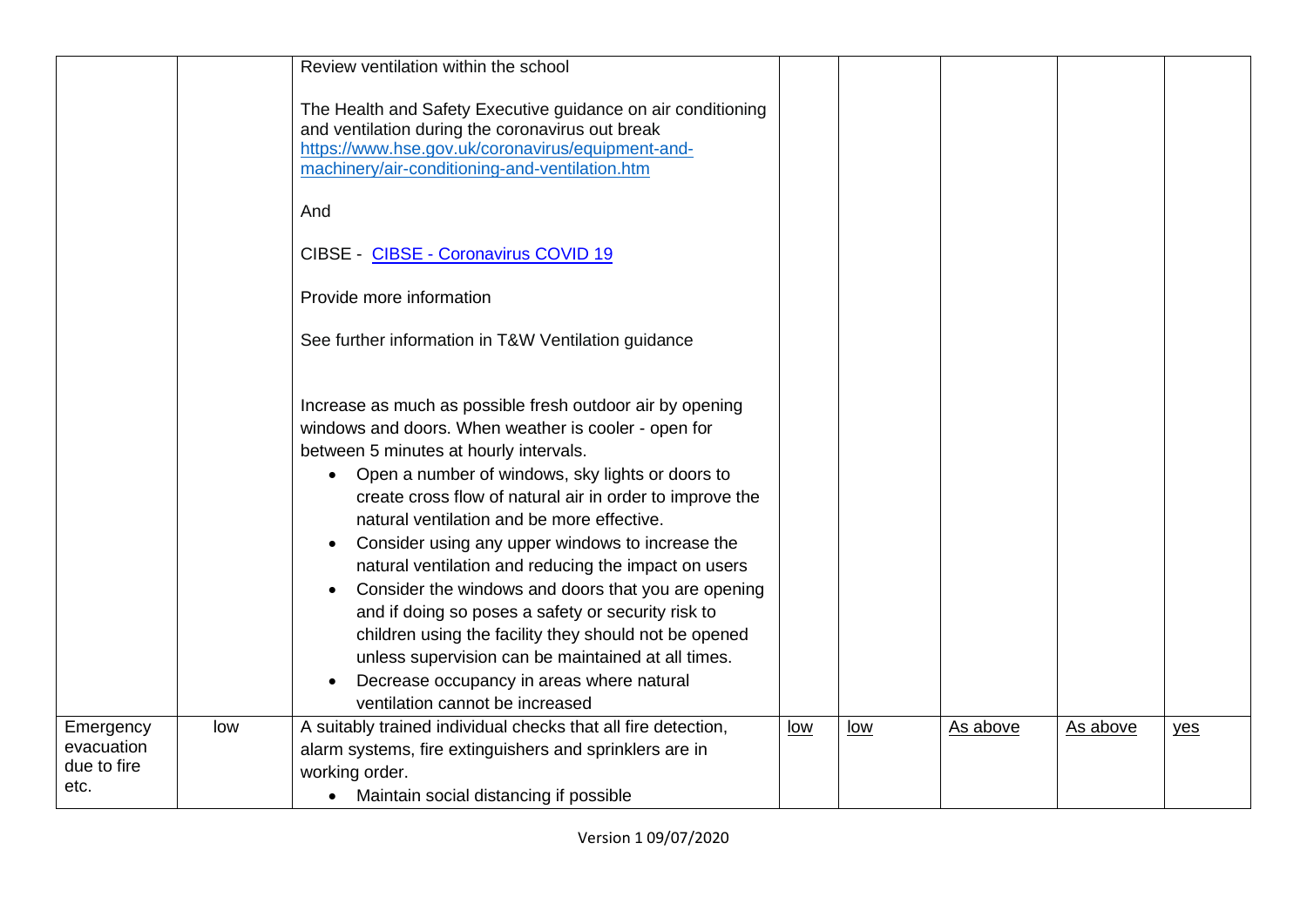|                                                          |     | Practice fire drill completed in first week<br>$\bullet$<br>Leaders to communicate procedures to all staff<br>$\bullet$<br>Staff to communicate emergency evacuation procedures<br>$\bullet$<br>to pupils at the beginning of each day.<br>As a result, social distancing is maintained in the event of an<br>emergency evacuation.                                                                                                                                                                                                                                                                                                                                                                                                                                                                                                                                                                                                                                                                                                                                                                                                                                                                                                                                |     |       |          |          |     |
|----------------------------------------------------------|-----|--------------------------------------------------------------------------------------------------------------------------------------------------------------------------------------------------------------------------------------------------------------------------------------------------------------------------------------------------------------------------------------------------------------------------------------------------------------------------------------------------------------------------------------------------------------------------------------------------------------------------------------------------------------------------------------------------------------------------------------------------------------------------------------------------------------------------------------------------------------------------------------------------------------------------------------------------------------------------------------------------------------------------------------------------------------------------------------------------------------------------------------------------------------------------------------------------------------------------------------------------------------------|-----|-------|----------|----------|-----|
| Cleaning is<br>not<br>sufficiently<br>comprehensi<br>ve. | low | Follow Master Risk Assessment for Return to school in phase<br>one & two and review all controls you previously applied to<br>ensure they are still effective.<br>Introduce enhanced cleaning, including cleaning frequently<br>touched surfaces often using standard products, such as<br>detergents and bleach.<br>Points to consider and implement:<br>putting in place a cleaning schedule that ensures cleaning<br>is generally enhanced and includes:<br>more frequent cleaning of rooms / shared areas that are<br>$\bullet$<br>used by different groups<br>Allow time for cleaning surfaces in dining hall between<br>$\bullet$<br>groups if in use<br>frequently touched surfaces being cleaned more often<br>$\bullet$<br>than normal<br>different groups don't need to be allocated their own toilet<br>$\bullet$<br>blocks, but toilets will need to be cleaned regularly and<br>pupils must be encouraged to clean their hands<br>thoroughly after using the toilet<br>encourage pupils to wash hands thoroughly after using<br>the toilet<br>See further guidance for cleaning in educational settings for<br>advise on general cleaning required in addition to the current<br>advice on COVID-19: cleaning of non-healthcare settings<br>guidance. | low | $low$ | As above | As above | yes |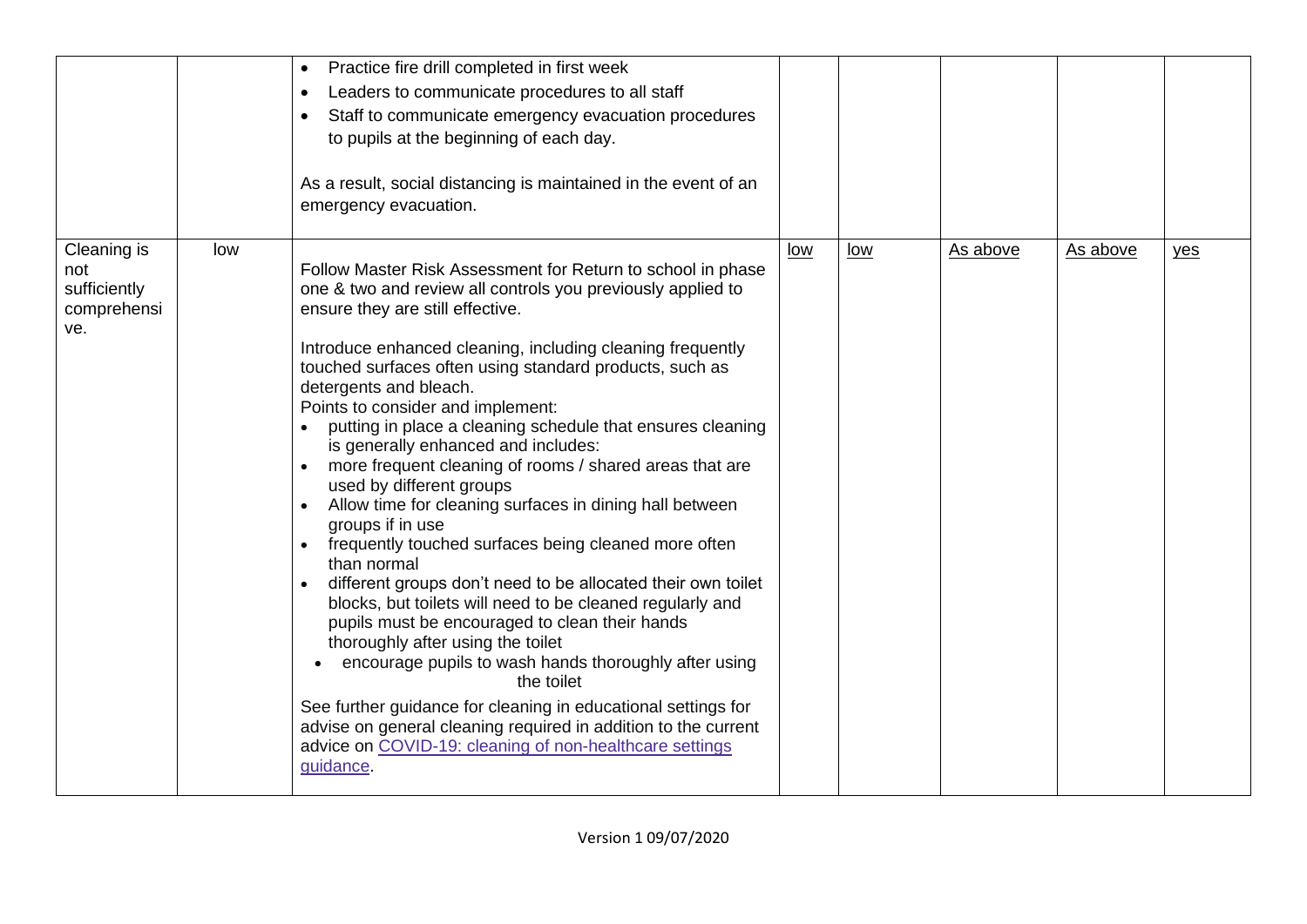|                                                                                     |     | Review what cleaning products you use, know the contact<br>time of the products and ensure the products are appropriate<br>for the task.<br>Review any equipment that is frequently used and how it is<br>cleaned after use                                                                                                                                                                                                                                                                                                                                                                                                                                                                                                                                                                                                                                                                                                                                                                                                                                                                                                                                                                                                                                                                                                                                                                                                                                      |     |     |          |          |     |
|-------------------------------------------------------------------------------------|-----|------------------------------------------------------------------------------------------------------------------------------------------------------------------------------------------------------------------------------------------------------------------------------------------------------------------------------------------------------------------------------------------------------------------------------------------------------------------------------------------------------------------------------------------------------------------------------------------------------------------------------------------------------------------------------------------------------------------------------------------------------------------------------------------------------------------------------------------------------------------------------------------------------------------------------------------------------------------------------------------------------------------------------------------------------------------------------------------------------------------------------------------------------------------------------------------------------------------------------------------------------------------------------------------------------------------------------------------------------------------------------------------------------------------------------------------------------------------|-----|-----|----------|----------|-----|
| Contractors,<br>deliveries<br>and visitors<br>increase the<br>risk of<br>infection. | low | All contractors to be checked to ensure that they are<br>$\bullet$<br>essential visitors prior to entry to the school – gain<br>individual risk assessments from company<br>Agree arrival and departure times with contractors to<br>$\bullet$<br>ensure that there is no contact with staff or pupils<br>All contractors/visitors to wash hands/use the sanitising<br>$\bullet$<br>station located at the main entrance on entry to the school<br>site<br>Contractors and visitors are directed to<br>$\bullet$<br>specific/designated handwashing facilities<br>All contractors are to complete the track and trace<br>$\bullet$<br>All areas in which contractors work are cleaned in line with<br>$\bullet$<br>government guidance<br>Contractors to bring own food, drink and utensils onto site.<br>$\bullet$<br>Staff who receive deliveries to the school to wash hands<br>$\bullet$<br>in line with government guidance after handling<br>Where possible, staff to identify safe/designated place for<br>$\bullet$<br>delivery without need for contact with staff.<br>If drivers have to enter school site, ensure that they are<br>$\bullet$<br>asked to maintain social distancing and use hand sanitiser<br>before entering the building<br>Surfaces to be cleaned after any deliveries have been<br>$\bullet$<br>made.<br>As a result, any external visitors/contactors are kept safe and<br>the risk to other members of the school is minimised. | low | low | As above | As above | yes |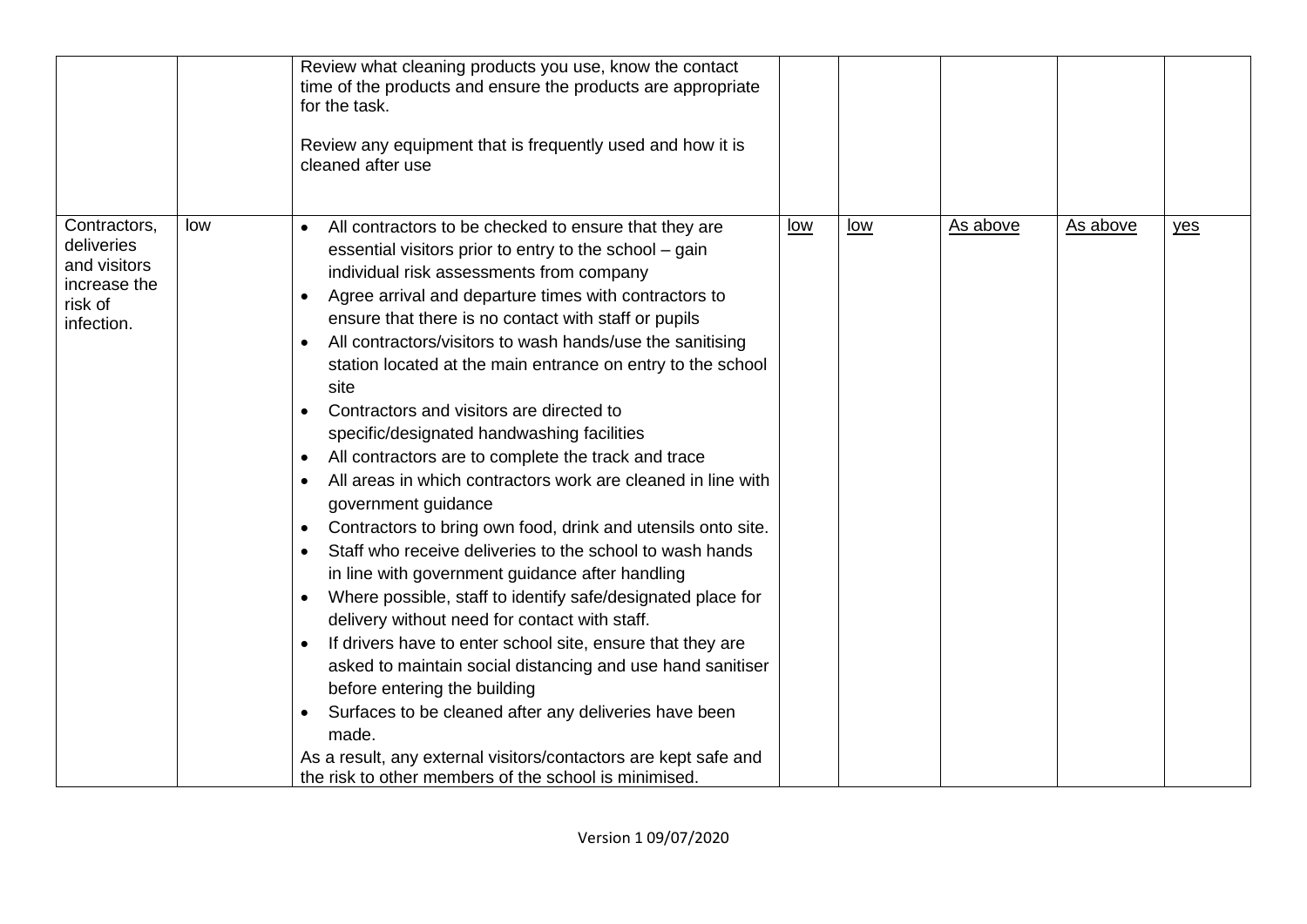| Professional<br><b>Visitors</b> | low | All visitors to be checked to ensure that they are essential<br>visitors prior to entry to the school<br>All professional visitors to wash hands on entry to the<br>school site<br>Professional visitors are directed to specific/designated<br>$\bullet$<br>handwashing facilities<br>All visitors to scan the test and trace QR code when they<br>$\bullet$<br>arrive, using the NHS COVID-19 app and leave a contact<br>telephone number when signing into the building<br>All areas in which Professional visitor work are cleaned in<br>line with government guidance<br>Visitors will see individual pupils outside of classroom<br>$\bullet$<br>Professional visitors to bring own food, drink and utensils<br>$\bullet$<br>onto site.<br>Professional visitors to be responsible for cleaning their<br>$\bullet$<br>own equipment and personal belongings<br>As a result, any professional visitors are kept safe and the risk<br>to other members of the school is minimised. | low | low | As above | As above | $yes$ |
|---------------------------------|-----|----------------------------------------------------------------------------------------------------------------------------------------------------------------------------------------------------------------------------------------------------------------------------------------------------------------------------------------------------------------------------------------------------------------------------------------------------------------------------------------------------------------------------------------------------------------------------------------------------------------------------------------------------------------------------------------------------------------------------------------------------------------------------------------------------------------------------------------------------------------------------------------------------------------------------------------------------------------------------------------|-----|-----|----------|----------|-------|
| Transport                       | Low | Follow the transport guidance<br>The approach to dedicated transport should align wherever<br>possible with the principles underpinning the system of<br>controls set out in this document and with the approach being<br>adopted for your school.                                                                                                                                                                                                                                                                                                                                                                                                                                                                                                                                                                                                                                                                                                                                     | Low | Low | As above | As above | yes   |
| Contingency<br>Plans            | Low | For individuals or groups of self-isolating pupils, remote<br>education plans are in place. These meet the same<br>expectations as those for any pupils who cannot yet attend<br>school at all due to coronavirus (COVID-19). See the section<br>on remote education support.<br>Remote learning policy can be found on the schools website<br>https://lightmoorvillageprimary.co.uk/                                                                                                                                                                                                                                                                                                                                                                                                                                                                                                                                                                                                  | Low | Low | As above | As above | yes   |